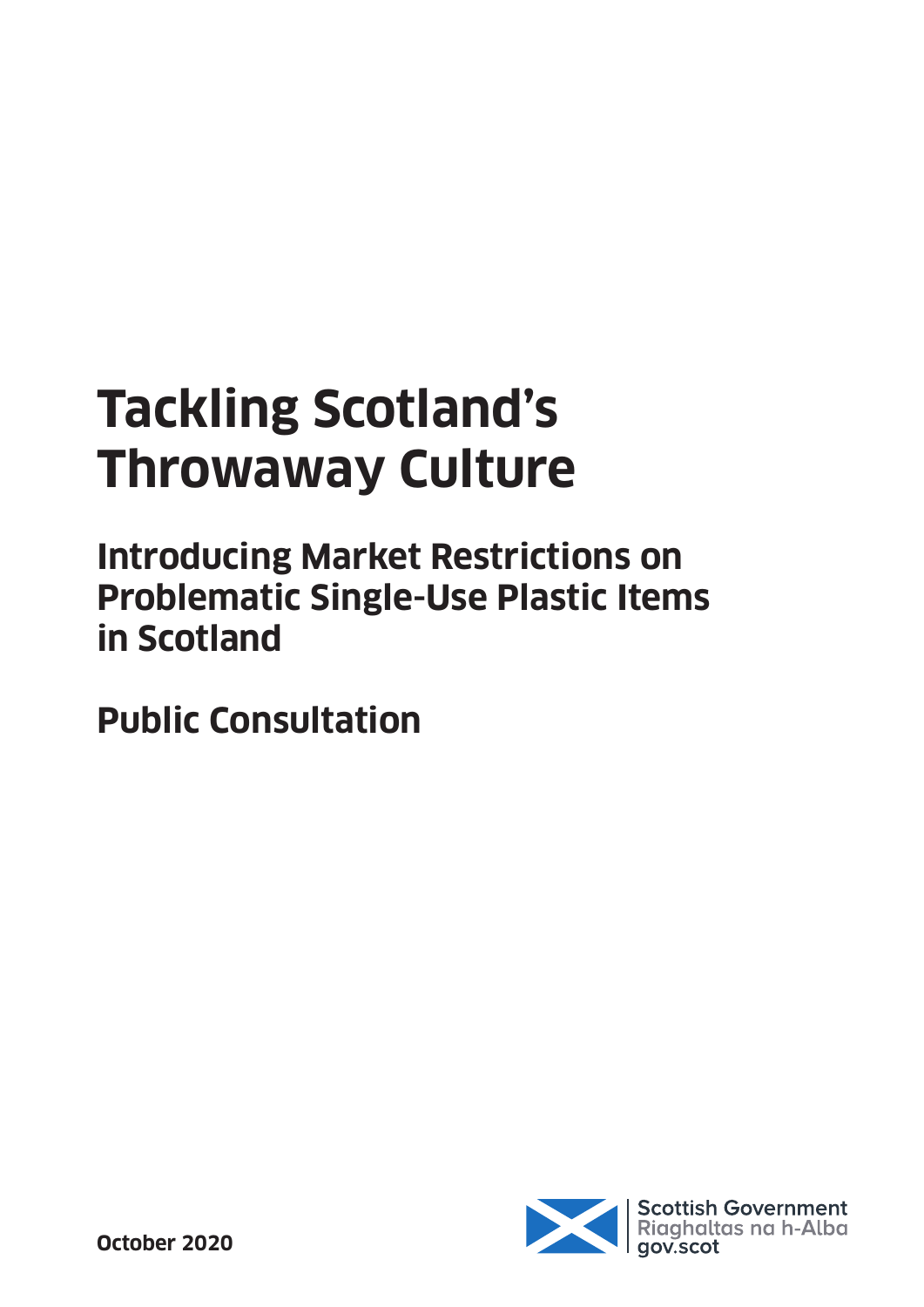## **Ministerial Foreword**

Tackling the negative impact that plastic waste has on our communities, oceans, rivers and land ecosystems has never been more important. Failing to act to protect our finite natural resources and to address the significant economic, social and environmental challenges associated with plastic litter is simply not an option. We must act to address the linear consumption model for single-use plastic items which remains far too prevalent.

Through steps such as the introduction of Scotland's deposit return scheme for single-use drinks containers we are working to improve the way we manage the materials we use, keeping them in high value use for as long as possible. Last year, Scotland became the first country in the UK to ban plastic-stemmed cotton buds. However, we know that many of the other single-use plastic items on which we have come to rely must also be tackled. We also know that, in most instances, these items can be substituted for alternatives which mitigate long-term negative impacts on our marine environments.

We need only look at the voluntary steps already being taken by businesses and services across the country to switch to more sustainable products, be it cutlery, straws or food containers. We want to see businesses, services and the public build on these efforts to phase out single-use plastics with a move to a more circular economy, where reusable alternatives reduce the amount of material used and significantly reduce the overall negative environmental impacts associated with the products they supply.

To support us on this journey, this consultation proposes the introduction of market restrictions – effectively a ban – on the single-use plastic items most commonly found littered on European beaches. It represents an important next step in our efforts to tackle our plastic problem, allowing us to maintain pace with the environmental standards of our European partners while re-affirming Scotland's position as a world-leader in the circular economy. Subject to the outcome of the consultation, it would be our intention to legislate for these changes in 2021.

We are committed to working with all of our partners, both domestically and internationally, to implement measures which deliver maximum protection of, and benefit for, the environment in which we live. As part of this, we will continue consider what further steps we can take beyond those set out in this consultation to end our reliance on single-use products.

The ongoing challenges we all face in responding to Covid-19 further reinforce the need for a carefully considered approach to the introduction of any market restrictions. I appreciate how wide-ranging these changes are likely to be. That is why this consultation is so important and I would encourage all of you with an interest in these proposals to take this opportunity to have your say.

I look forward to hearing your views.

#### **ROSEANNA CUNNINGHAM**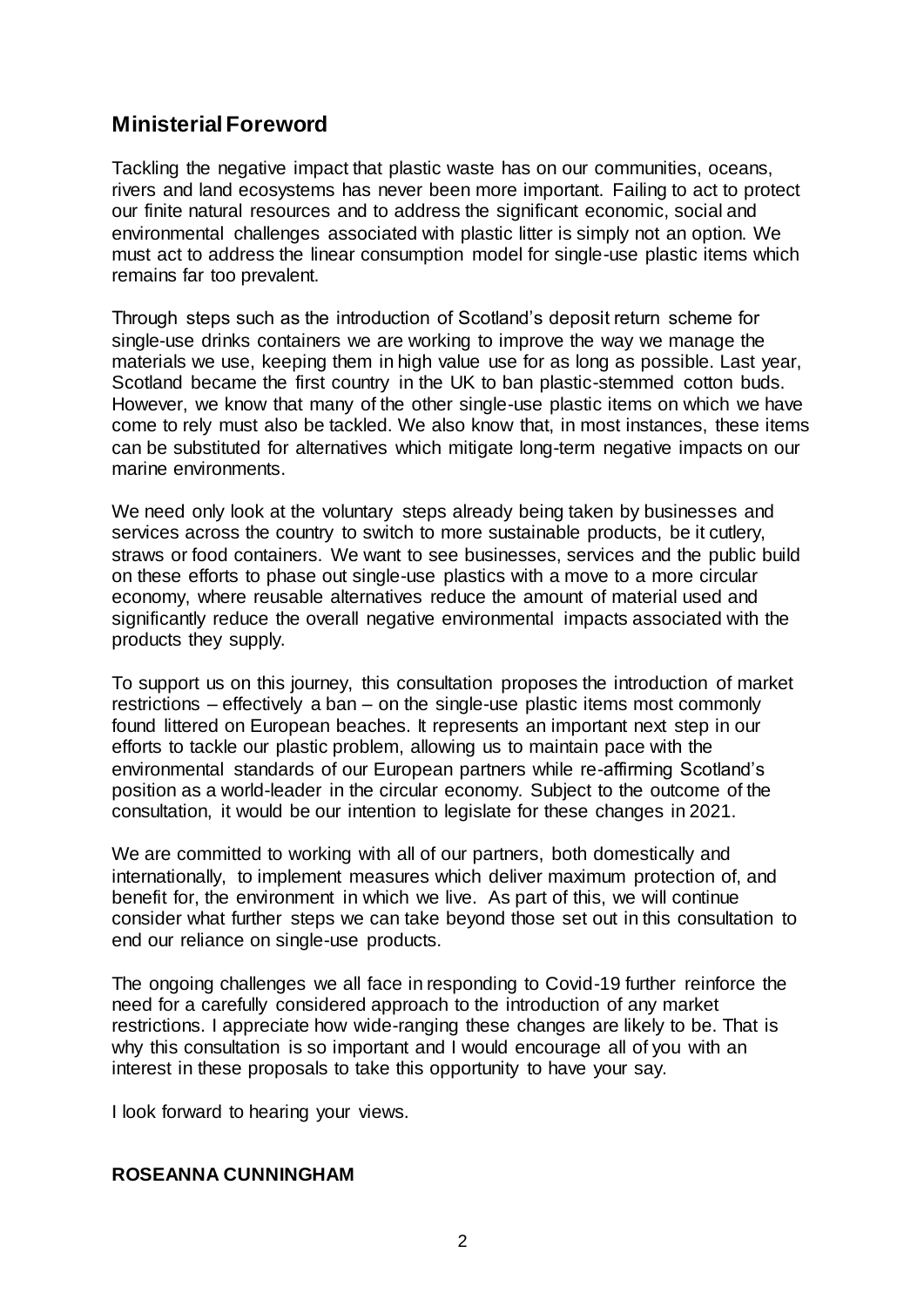## **Responding to this consultation**

Please respond to the consultation using the Scottish Government's consultation platform, Citizen Space. You can view and respond to this consultation online at: [https://consult.gov.scot/zero-waste-delivery/introducing-market-restrictions-on-single](https://consult.gov.scot/zero-waste-delivery/introducing-market-restrictions-on-single-use-plas/)[use-plas/.](https://consult.gov.scot/zero-waste-delivery/introducing-market-restrictions-on-single-use-plas/) You can save and return to your responses while the consultation is still open. Please ensure that consultation responses are submitted before the **closing date of 4 January 2021**.

If you are unable to respond through the online platform, please complete the Respondent Information Form (see 'Handling of your response' below) and send it, along with your consultation response, by email to[: SUPD@gov.scot](mailto:SUPD@gov.scot) or by post to: SUPD, Zero Waste Team, 3HS Victoria Quay, EH6 6QQ.

#### **Handling of your response**

If you respond using Citizen Space (http://consult.scotland.gov.uk/), you will be directed to the Respondent Information Form. Please indicate how you wish your response to be handled, including whether you are happy for your response to published.

If you ask for your response not to be published, we will regard it as confidential, and we will treat it accordingly.

All respondents should be aware that the Scottish Government is subject to the provisions of the Freedom of Information (Scotland) Act 2002 and would therefore have to consider any request made to it under the Act for information relating to responses made to this consultation exercise.

#### **Next steps in the process**

Where respondents have given permission for their response to be made public, and after we have checked that they contain no potentially defamatory material, responses will be made available to the public at http://consult.scotland.gov.uk. If you use Citizen Space to respond, you will receive a copy of your response via email.

Following the closing date, all responses will be analysed and considered along with any other available evidence. Responses will be published where we have been given permission to do so.

#### **Comments and complaints**

If you have any comments about how this consultation exercise has been conducted, please send them to:

[SUPD@gov.scot](mailto:SUPD@gov.scot) or SUPD, Zero Waste Team, 3HS Victoria Quay, EH6 6QQ.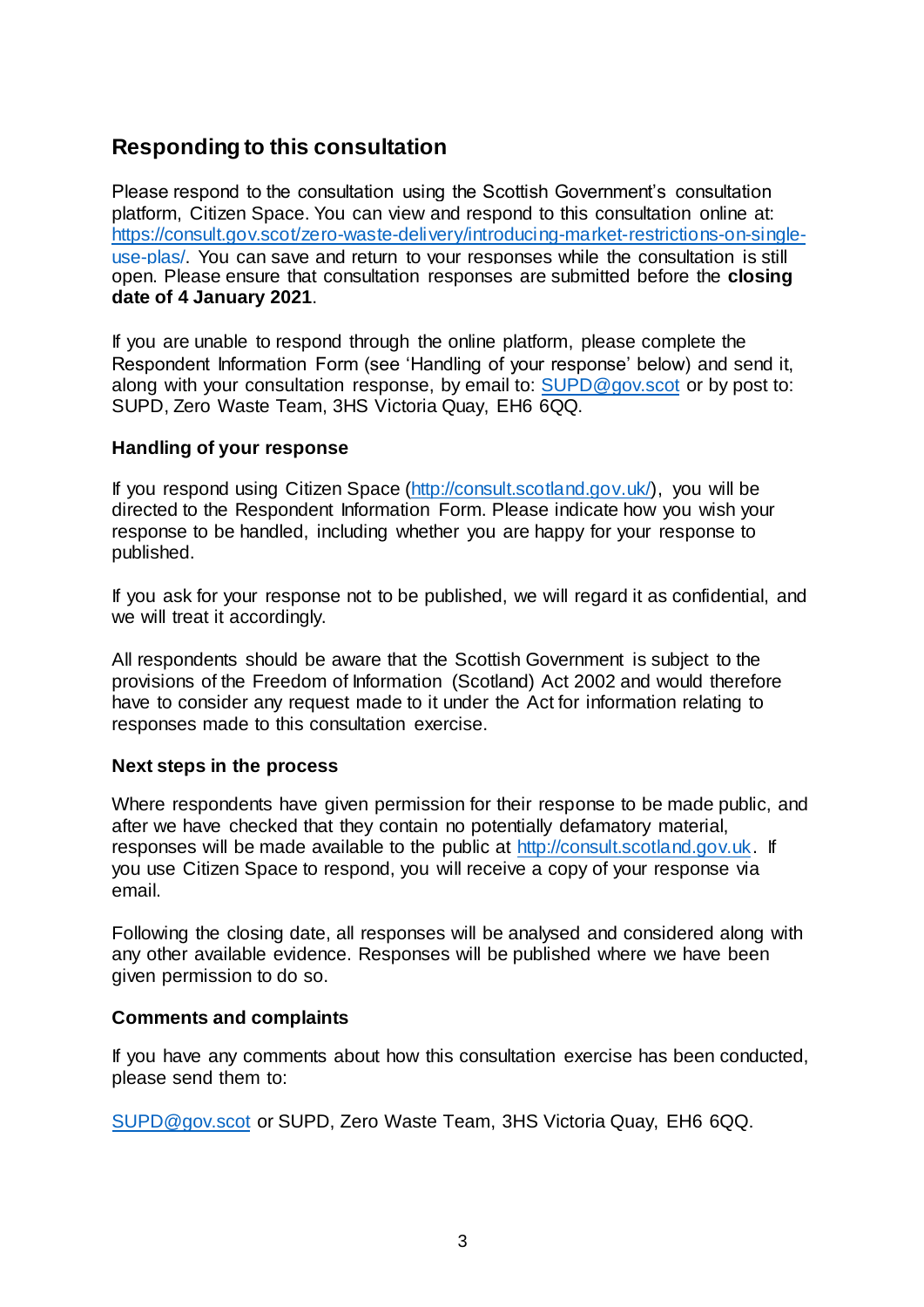## **Introduction**

1. This consultation is seeking views on the introduction of market restrictions – effectively a ban – for problematic single-use plastic (SUP) items and all oxodegradable products in line with Article 5 of the EU Single-Use Plastics Directive (EU) 2019/904 (hereafter referred to as the "SUP Directive"). The consultation will run for a period of twelve weeks.

2. The proposed introduction of market restrictions forms part of a package of wider measures being taken forward by Scottish Ministers to address marine litter and support a shift away from our throwaway culture. Annex A describes how implementation of these wider measures will support Scotland's transition to a more circular economy which meets the wider requirements of the SUP Directive.

## **Background**

3. The SUP Directive aims to tackle pollution from single-use plastics and fishing gear (these being the items most commonly found on European beaches) and promote the transition to a circular economy.

#### **What is single-use plastic?**

The SUP Directive applies to the single-use plastic products listed, products made from oxo-degradable plastic and to fishing gear containing plastic.

The SUP Directive covers single-use plastic products that are fossil-based and bio-based, regardless of whether they are recyclable, biodegradable or compostable. Please note this includes some materials made from starch blends, such as maize/corn or potatoes, which might not be described as plastic but can be modified natural polymers. Single-use plastic products made of multi-layered or composite materials, such as plastic-coated paper or plastic-lined cartons, are also in scope of the SUP Directive. For a full definition of 'plastic', please refer to Article 3 of the SUP Directive<sup>1</sup>.

A single-use plastic product, for the purpose of the SUP Directive, is a product that is made wholly or partly from plastic and "is not conceived, designed or placed on the market to accomplish, within its life span, multiple trips or rotations by being returned to a producer for refill or re-used for the same purpose for which it was conceived".

4. The products identified in the SUP Directive are subject to a range of measures including consumption reduction initiatives, market restrictions, product and marking requirements, extended-producer responsibility schemes, separate collection targets and awareness raising.

 $\overline{a}$ <sup>1</sup> https://eur-lex.europa.eu/legal-content/EN/TXT/HTML/?uri=CELEX:32019L0904&from=EN#d1e555-1-1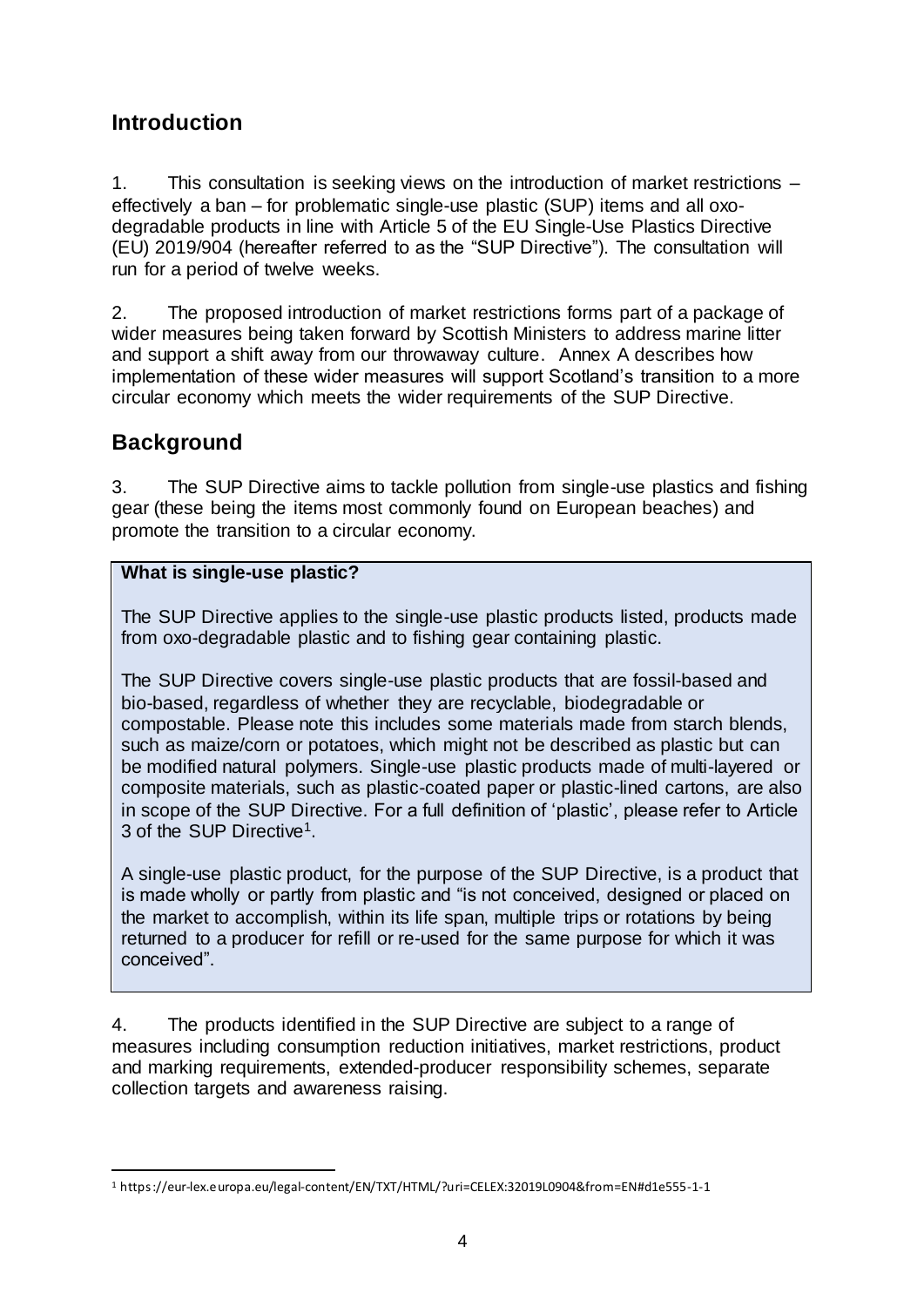## **A Throwaway Society - The Case for Change**

5. The case for confronting and addressing Scotland's throwaway culture is compelling. The pollution of our oceans, rivers and land ecosystems by single-use items is a global challenge and a major cause of biodiversity loss. While plastic products have many positive uses within society and plastic has become integral to modern life, the current model of single use plastic consumption and disposal is not sustainable.

6. There are environmental impacts, be it carbon emissions, ecosystem damage or greater pressure on water resource, associated with all of the products we produce. When single-use items then make it into our waste management system they are often hard to recycle and end up being landfilled or incinerated. This results in the valuable energy, materials and labour that went into making them being lost and more products being produced to replace them.

7. In addition to these environmental impacts, single-use items also directly affect citizens through the hidden costs associated with their disposal. Disposable items make up most of our roadside and residential litter, carrying with it the potential to cause harm to human health, safety and welfare. It also comes with large economic costs, impacting the Scottish taxpayer to the tune of approximately £78 million per year.

8. A more circular society can reduce these impacts by using products for longer, enabling the reuse of products and ensuring better recyclability as part of product design.

9. The problems detailed above are caused by single-use items made from a range of slowly degrading materials including metals, glass and of course plastic. As well as single-use items, a significant proportion of plastic fishing gear placed on the market is not collected for treatment and can, like other plastic products, pose a serious risk to marine ecosystems, biodiversity, and to human health.

10. A recent study<sup>2</sup> published by the Pew Charitable Trusts states that, without considerable action to address plastic pollution, the flow of plastic into the ocean is projected to nearly triple by 2040 (compared to 2016 levels), equivalent to 50kg of plastic entering the ocean for every metre of coastline worldwide.

11. The durability, versatility and widespread use of plastic has been a significant factor in modern lifestyles and it is these same characteristics that make this material so damaging in the marine, freshwater and terrestrial environments. Plastic represents 20% of all terrestrial litter in Scotland<sup>3</sup>, and it is the most commonly found litter item on Scottish beaches<sup>4</sup> with nine out of the top ten items containing plastic.

12. It is therefore clear to see why plastics have been a key focus of efforts by industry, Government and others to tackle problematic single-use disposable items.

%20Full%20Final%20Report.pdf

 $\overline{a}$ <sup>2</sup> [https://www.pewtrusts.org/-/media/assets/2020/07/breakingtheplasticwave\\_summary.pdf](https://www.pewtrusts.org/-/media/assets/2020/07/breakingtheplasticwave_summary.pdf)

<sup>3</sup> https://www.zerowastescotland.org.uk/sites/default/files/Scotland%27s%20Litter%20Problem%20-

<sup>4</sup> 2019 Great British Beach Clean data, Marine Conservation Society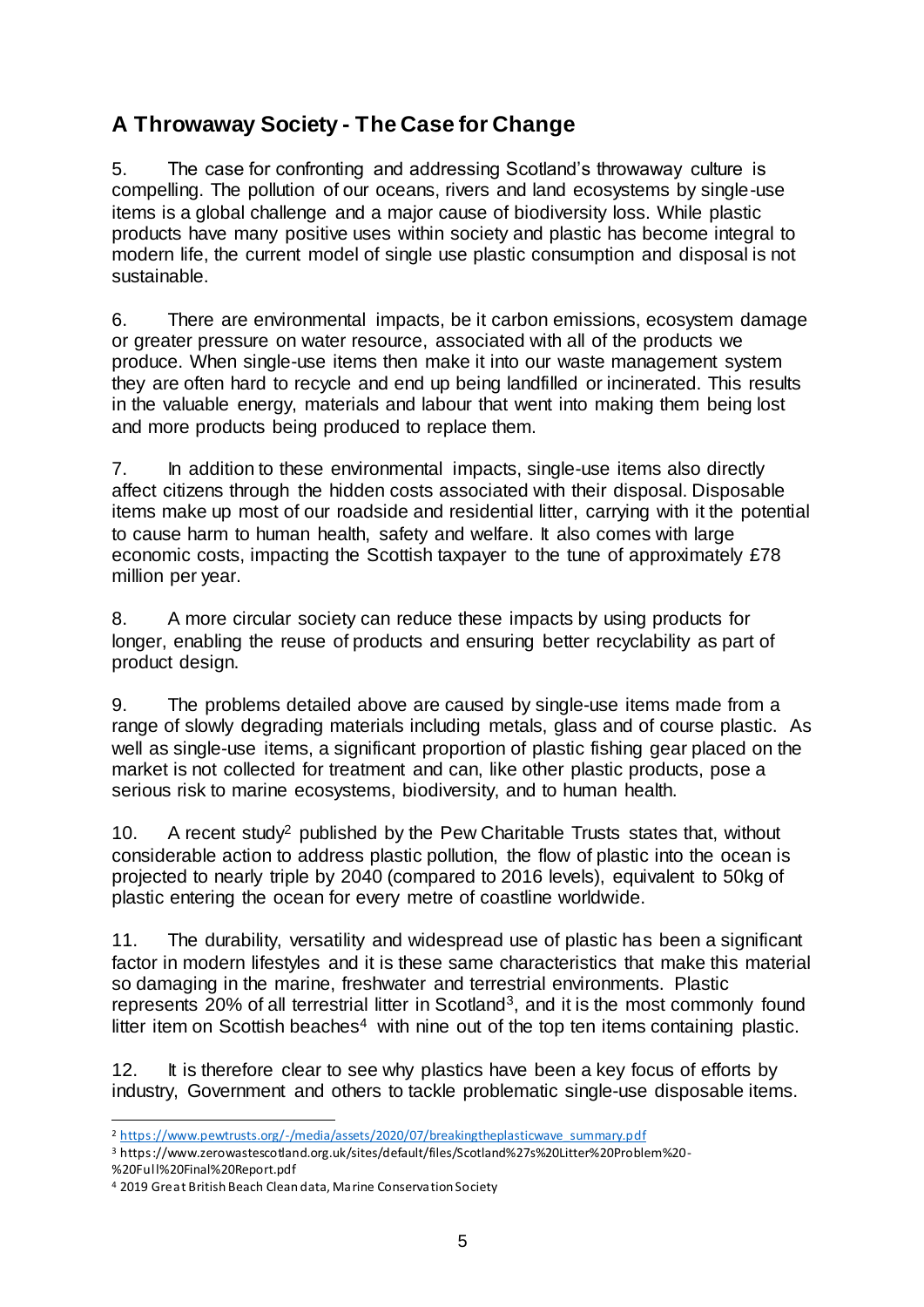We welcome the various voluntary initiatives undertaken by consumers, businesses and industry to tackle this issue and we fully support the EU vision of phasing-out single-use plastics wherever possible. Our efforts to meet or exceed the standards set out in the SUP Directive will help to reinforce Scotland's position as a leader in the circular economy, forming an important component of our work to challenge the model of single-use consumption as a whole. Those efforts are underpinned by the work of our Expert Panel on Environmental Charges and Other Measures (EPECOM) who have recently published their second report<sup>5</sup> , looking at the issue of single-use items in a holistic way.

13. The current COVID-19 pandemic has introduced some new challenges, exposing our reliance on single-use items which have been utilised as a means to suppress transmission of the virus and support the continued functioning of society. While we cannot ignore the long-term damage to the environment caused by this approach, any change must be carefully managed and inclusively delivered, maximising opportunities for business, our economy and society more broadly. This type of "Just Transition" is crucially important.

## **Scotland's Response**

14. Efforts to tackle single-use plastics have been high on the agenda at European, UK and Scottish levels for some time.

15. Scotland is at the forefront of this change, taking concrete action at home as well as exchanging knowledge and practice with our international partners. The proposals set out in this consultation form part of our overall approach to reduce reliance on disposable items and sit alongside a broader range of initiatives already established or underway, including:

- Market restrictions in Scotland on plastic microbeads and plastic-stemmed cotton buds which came into force on 19 June 2018 and 12 October 2019 respectively;
- A 5p-levy on single-use carrier bags, with work underway to increase the charge to 10p;
- The establishment of a deposit return scheme for drinks containers including PET plastic bottles by 1 July 2022, with a 90% collection target by 2025<sup>6</sup>;
- The establishment of the Expert Panel on Environmental Charges and Other Measures (EPECOM)<sup>7</sup> in May 2018 to explore measures to reduce the environmental impacts of on-the-go consumption in Scotland. The group published two reports: Recommendations on single-use disposable beverage

 $\overline{a}$ <sup>5</sup> https://www.gov.scot/publications/ending-throwaway-culture-five-principles-tackling-single-use-items/

<sup>6</sup> [The Deposit and Return Scheme for Scotland Regulations 2020](https://www.legislation.gov.uk/ssi/2020/154/contents/made) – schedule 3 (1) (c)

<sup>7</sup> <https://www.gov.scot/groups/expert-panel-on-environmental-charging-and-other-measures/>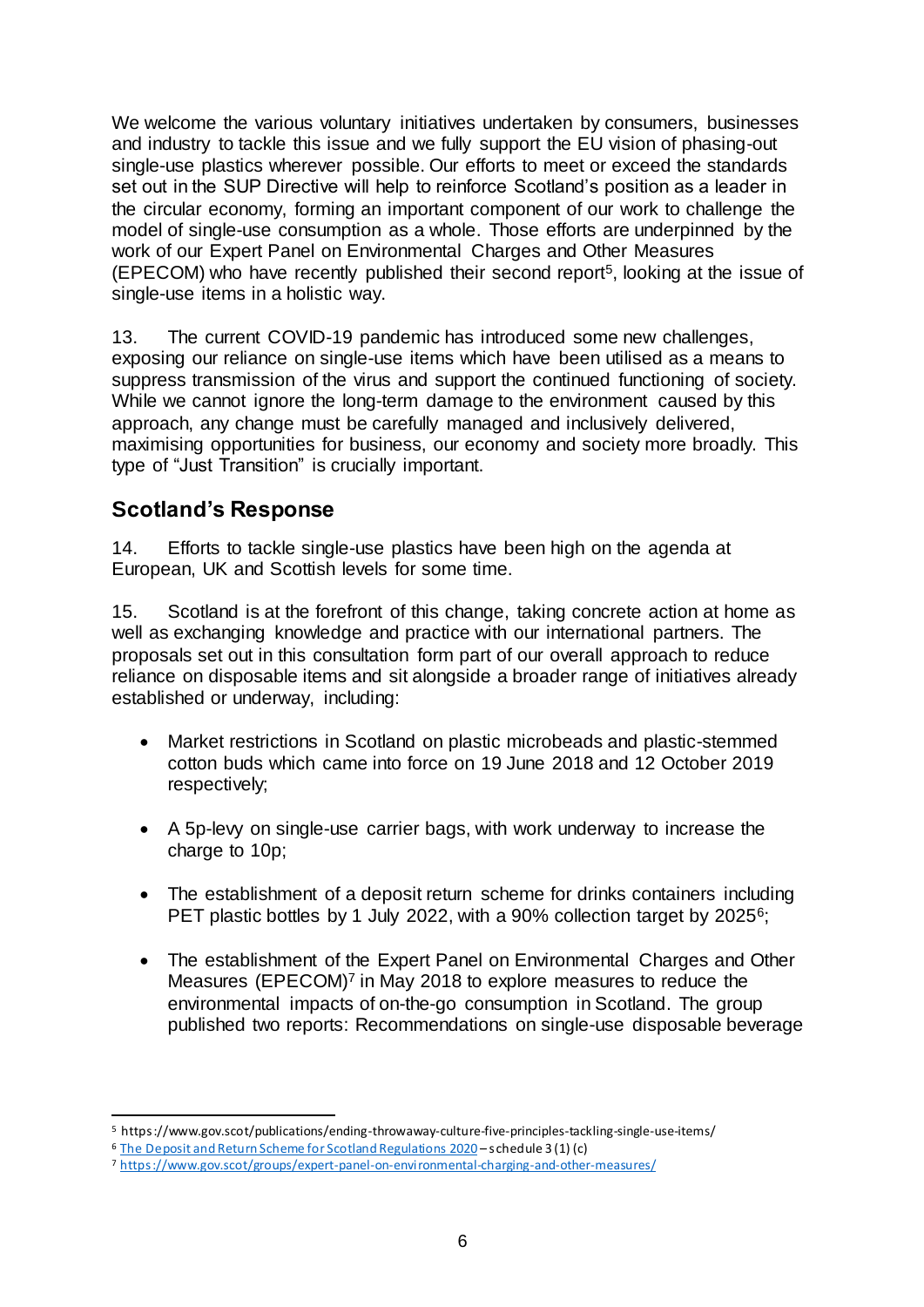cups<sup>8</sup> in July 2019 and Ending the Throwaway Culture: Five Principles for Tackling Single-use Items<sup>9</sup> in September 2020;

- Ongoing work to reform the UK-wide producer responsibility scheme for packaging, with a commitment to consult on detailed proposals in 2021;
- A successful 'Trial Period' campaign<sup>10</sup> to promote reusable menstrual products, delivered by Zero Waste Scotland on behalf of the Scottish Government;
- The requirement on businesses, public sector and not-for-profit organisations to present plastic (and other materials) for separate collection as set out under the Waste (Scotland) Regulations 2012;
- **Becoming a signatory to the New Plastics Economy Global Commitment**<sup>11</sup>, led by the Ellen MacArthur Foundation and the UN Environment Programme, demonstrating our commitment to a circular economy for plastics;
- **Becoming a founding signatory to the UK Plastics Pact<sup>12</sup>, led by WRAP, a** collaborative initiative that seeks to create a circular economy for plastics.

16. The UK Government is also progressing with plans for a UK-wide tax on plastic packaging which would encourage the use of higher recycled content in plastic packaging.

## **Market Restrictions on Single-Use Plastic Items**

17. Building on the above action, we are now proposing to introduce market restrictions on single-use plastic items and on all oxo-degradable products as identified in Article 5 of the SUP Directive and intend to introduce Regulations in 2021 to effect this change. This would mean that, from this date, businesses could not supply these items in Scotland, irrespective of whether those businesses intend to charge for those items or not. The supply restriction would apply regardless of the channel of distribution (whether physical or online). Although it is not strictly required by the SUP Directive, we are also considering, through this consultation, the introduction of a restriction on the supply of these items where the supply is not in the course of a commercial activity (for example, the supply by individuals in a personal capacity) and the manufacture of these items.

18. A market restriction has already been implemented in respect of plasticstemmed cotton buds in keeping with the requirements of the Directive. This consultation therefore focuses on the following products:

1. Single-use plastic cutlery (forks, knives, spoons, chopsticks);

 $\overline{a}$ 

<sup>8</sup> [https://www.gov.scot/publications/report-expert-panel-environmental-charging-measures-epecom-recommendations](https://www.gov.scot/publications/report-expert-panel-environmental-charging-measures-epecom-recommendations-single-use-disposable-beverage-cups-july-2019/)[single-use-disposable-beverage-cups-july-2019/](https://www.gov.scot/publications/report-expert-panel-environmental-charging-measures-epecom-recommendations-single-use-disposable-beverage-cups-july-2019/)

<sup>9</sup> https://www.gov.scot/publications/ending-throwaway-culture-five-principles-tackling-single-use-items/

<sup>10</sup> <https://www.trialperiod.scot/>

<sup>11</sup> <https://www.newplasticseconomy.org/projects/global-commitment>

<sup>12</sup> <https://www.wrap.org.uk/content/the-uk-plastics-pact>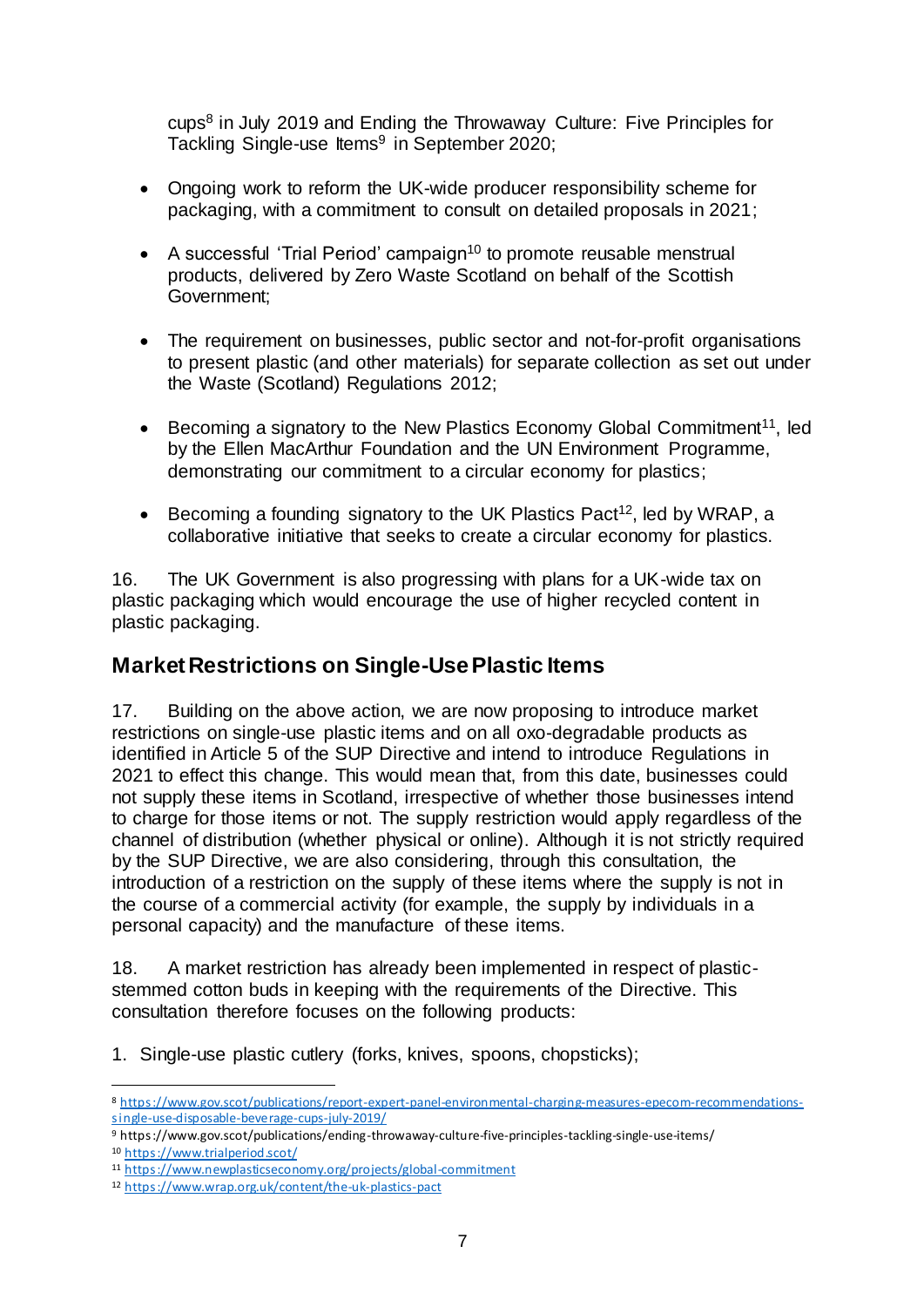- 2. Single-use plastic plates (plates, trays/platters, bowls);
- 3. Single-use plastic straws;
- 4. Single-use plastic beverage stirrers;
- 5. Single-use plastic balloon sticks;
- 6. Single-use food containers made of expanded polystyrene;
- 7. Single-use cups and other beverage containers made of expanded polystyrene, including their covers and lids;
- 8. All oxo-degradable products.

More detailed definitions of these items are included below.

19. By introducing market restrictions, the Scottish Government wishes to see innovative solutions towards more sustainable business models and re-use alternatives prioritised over substitution of materials. The Scottish Government understands the problems caused by single-use items cannot be solved by replacing them with alternative single-use items made with different materials. While the focus is on the items listed above, the Scottish Government is committed to monitoring closely the response to these restrictions and assess what more needs to be done to address our throwaway culture.

20. The items covered by the SUP Directive are based on the most commonly littered items found on beaches across Europe. The Scottish Government recognises that Scotland's beaches are blighted by some items not identified by European level studies. Marine Scotland has identified **plastic wet wipes** and **plastic tampon applicators** as being particularly problematic. The **UK Plastics Pact's list of items to be eliminated by end of 2020<sup>13</sup> covers similar items to those** in the SUP Directive as well as packaging made of PVC.

21. It is the Scottish Government's intention to explore further market restrictions on this wider range of items in due course. This would reduce the amount of marine litter found on Scotland's beaches, and support the actions already taken by some industry actors.

## **Definition of items subject to proposed market restrictions**

Single-use plastic balloon sticks



 $\overline{a}$ 

Balloon sticks are made of plastic that are attached to balloons to give the impression they are floating. The stick has a 'cup' attached so it can fix to the balloon without puncturing it. They are often used by restaurant chains, charities and the party sector. Although usually sold business to business, end users are often individuals, and mainly children.

Plastic balloon sticks which are to be attached to or support balloons for industrial or other professional uses and

<sup>13</sup> <https://wrap.org.uk/content/eliminating-problem-plastics>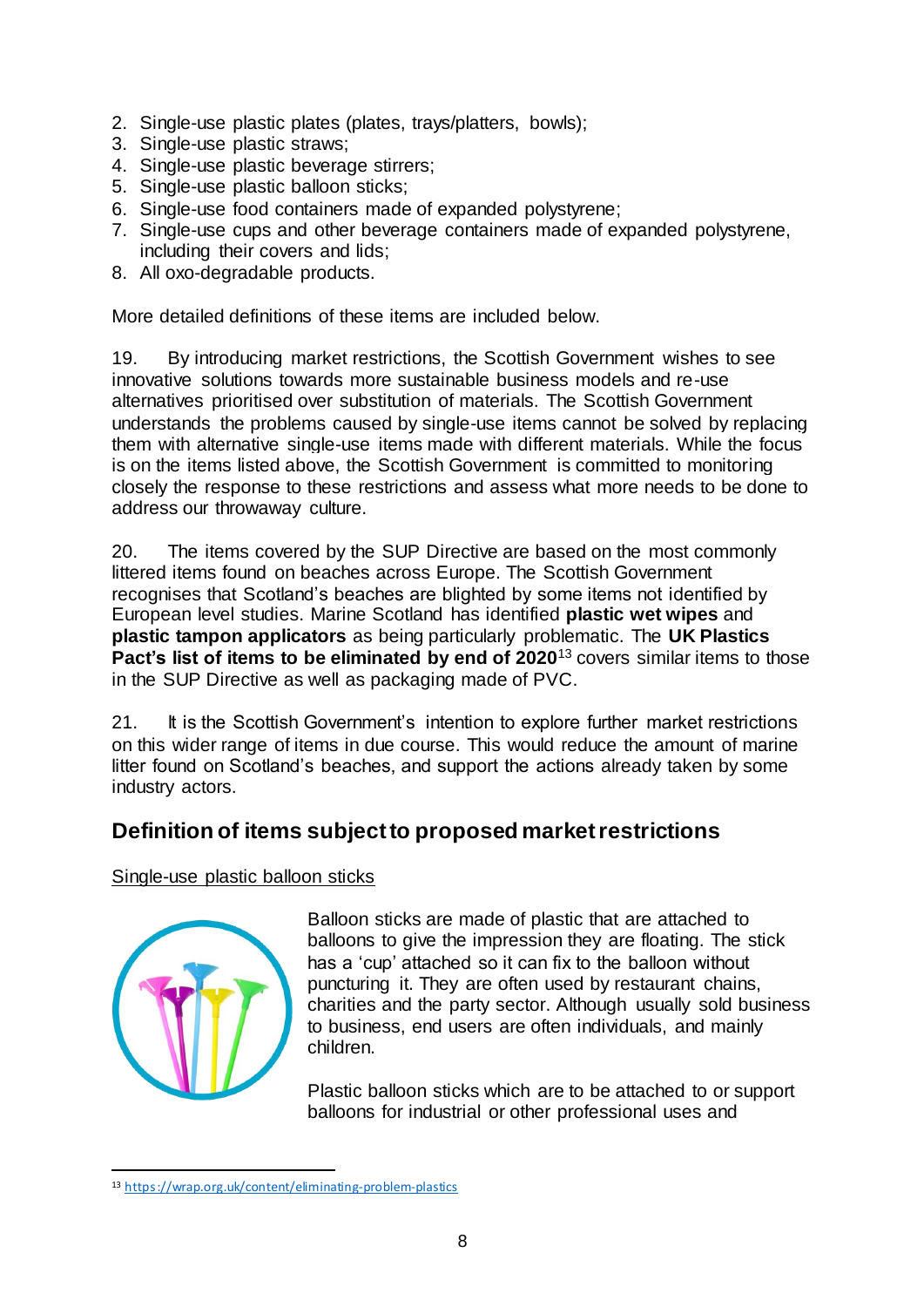applications that are not distributed to consumers, including the mechanisms of such sticks, are proposed to be exempt from market restriction.

Examples of items included in the scope of market restrictions: single-use balloon stick made of plastic.

Examples of items excluded from the scope of market restrictions: plastic reusable balloon stands; balloon sticks intended for repeated use by professional decorators (considered to be multiple-use); and those covered by the exemption described above.

#### Single-use plastic straws



"Straws" typically refers to thin tubes used to suck liquid into the mouth<sup>14</sup>. Disposable plastic drinking straws are typically made of polypropylene, can be rigid or flexible, plain or coloured and they can come wrapped in paper or film for hygiene purposes, such as those attached to beverage cartons. They are sold to both commercial and domestic sectors.

Most straws are bought business-to-business and supplied in restaurants, pubs, hotels, retail and schools. Straws are

also used in a medical context in order to safely administer pre-dosed medicines.

Flexible plastic straws can physically enable consumption of drinks, including hot drinks, and liquid food for medical purposes but also fulfil a social need for people relying on them as they support independent living and social inclusion for disabled people.

The Scottish Government recognises that some single-use items, made of plastics or other material, perform a vital function which cannot be easily replaced with a more sustainable alternative or provide crucial quality of life enhancing functions for disabled people. This is particularly true for plastic straws.

Single-use plastic straws are essential for some disabled people to be able to drink safely and conveniently, when in or out of their home, with proposed alternatives often being unsuitable due to flexibility, safety and cost. The SUP Directive requires EU Member States to heavily restrict access to single-use plastic straws for environmental purposes but affords exemptions where these are provided for medical use and to support independent living.

The Scottish Government wants to take an open approach and hear the views of disabled people on how best to satisfy the above requirements of the SUP Directive whilst maintaining access to single-use plastic straws for those who need them.

 $\overline{a}$ 14 Cambridge Dictionary. Retrieved from[: https://dictionary.cambridge.org/dictionary/english/straw](https://dictionary.cambridge.org/dictionary/english/straw), Collins Dictionary. Retrieved from: https://www.collinsdictionary.com/dictionary/english/straw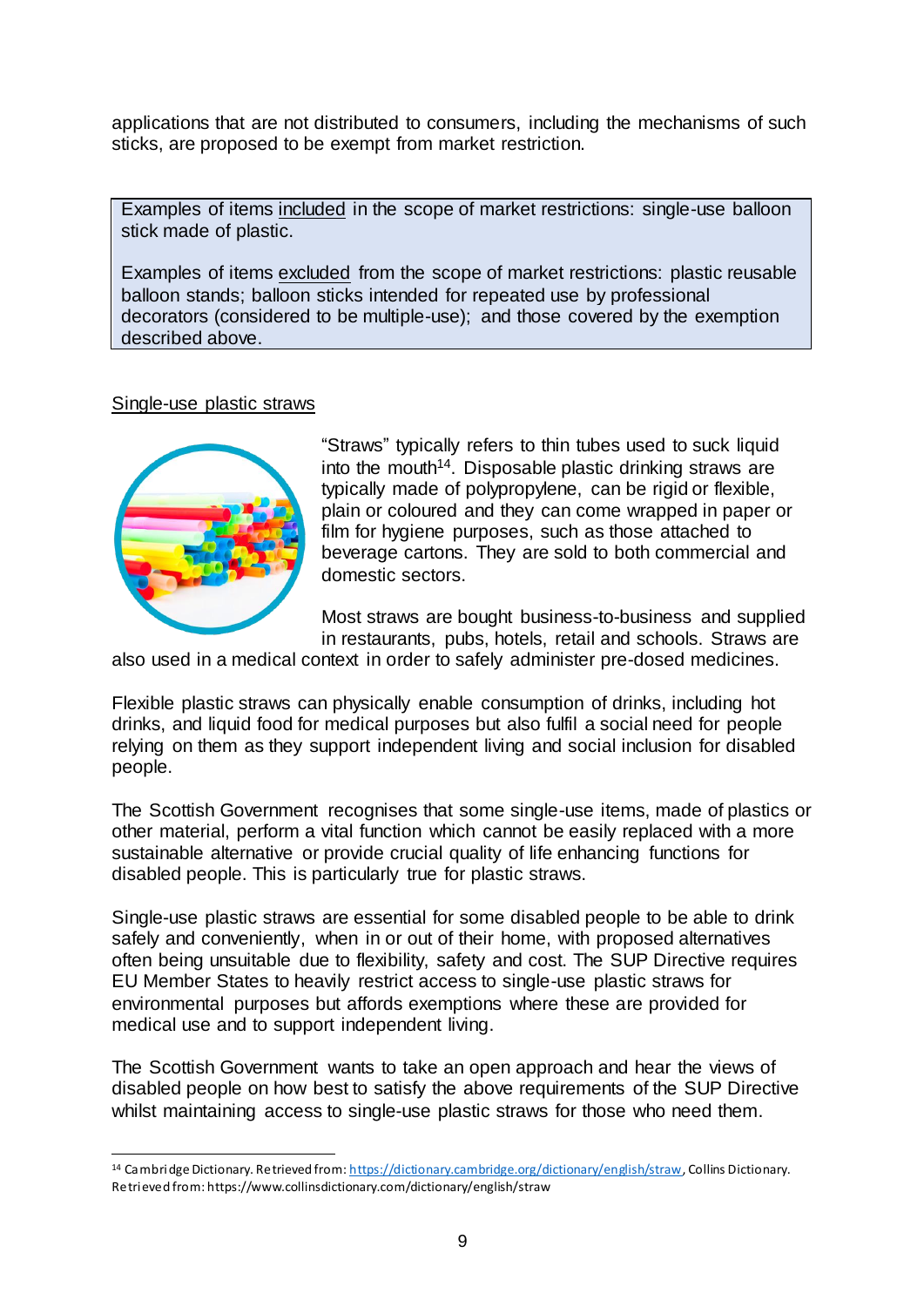Examples of items included in the scope of market restrictions: disposable plastic drinking straws and non-plastic straws with plastic or biodegradable liners/coatings.

Examples of items excluded from the scope of market restrictions: plastic straws provided for medical use and to support independent living; non-plastic straws without plastic liners/coatings; non-plastic durable straws; and rigid plastic straws designed for multiple uses.

Single-use plastic cutlery (forks, knives, spoons, chopsticks)



Cutlery typically refers to serve-ware used for eating food<sup>15</sup>. Disposable cutlery includes forks, knives, spoons, chopsticks and sporks (combined fork and spoon). They are often supplied for free to consumers being served food in catering and takeaway businesses, sold with ready meal foods or sold directly to consumers in supermarkets to be used at home.

Examples of items included in the scope of market restrictions: single-use plastic cutlery individually wrapped, such as on aircraft; mini tasting forks and spoons such as those sold with ice-cream tubs; combined forks and spoons with lunchtime pasta/salads; and single-use plastic cutlery made partly or fully from bio-based plastic.

Examples of items excluded from the scope of market restrictions: non-plastic cutlery without plastic liners/coatings; plastic multi-serve cutlery (e.g. serving utensils); non-plastic durable cutlery; and rigid plastic cutlery designed for multiple uses like camping gear.

#### Single-use plastic beverage stirrers



Stirrers (or beverage stirrers) typically refers to a small rigid rod used for mixing drinks<sup>16</sup>. These are mainly used in the hospitality sector, i.e. pubs, clubs and restaurants.

 $\overline{a}$ <sup>15</sup> Cambridge Dictionary. Retrieved from[: https://dictionary.cambridge.org/dictionary/english/cutlery](https://dictionary.cambridge.org/dictionary/english/cutlery), Collins Dictionary. Retrieved fro[m: https://www.collinsdictionary.com/dictionary/english/cutlery](https://www.collinsdictionary.com/dictionary/english/cutlery)

<sup>16</sup> Cambridge Dictionary. Retrieved from[: https://dictionary.cambridge.org/dictionary/english/swizzle-stick](https://dictionary.cambridge.org/dictionary/english/swizzle-stick), Collins Dictionary. Retrieved fro[m: https://www.collinsdictionary.com/dictionary/english/swizzle-stick](https://www.collinsdictionary.com/dictionary/english/swizzle-stick)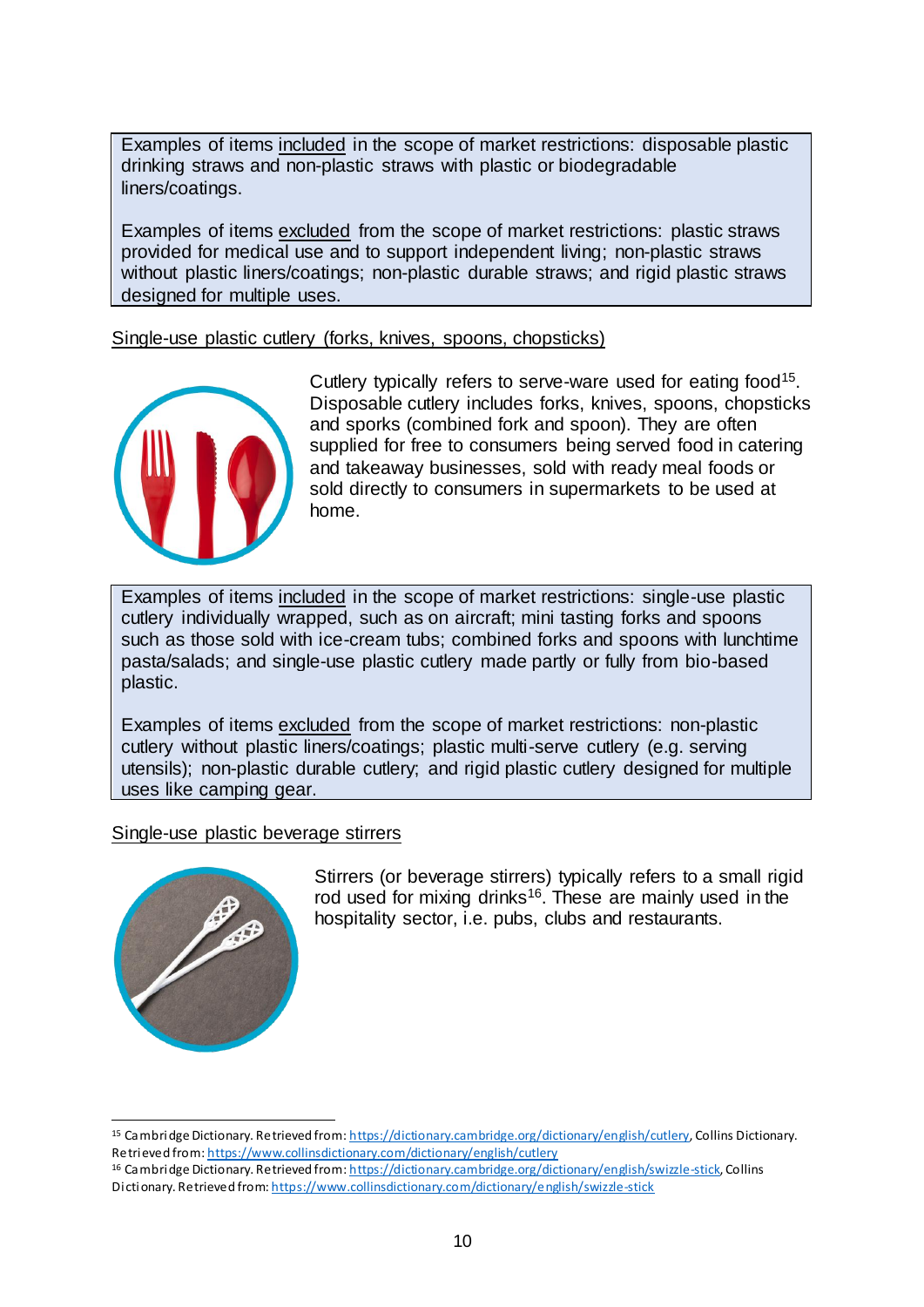Examples of items included in the scope of the restrictions: single-use plastic stirrers used to help sugar dissolve in hot drinks or to mix drinks such as tea, coffee and various alcoholic/non-alcoholic beverages.

Examples of items excluded from the scope of the SUP Directive: non-plastic stirrers without plastic liners/coatings and non-plastic durable stirrers.

#### Single-use plastic plates



Plates refers to a dish from which food is eaten or served<sup>17</sup>. They are typically flat and round, however they often come in a variety of different shapes and sizes and have many uses including serving plates, dinner plates, side plates and saucers. For the purpose of these proposals, *trays/platters* for services purposes and *bowls* will also be considered as plates.

Single-use plastic plates are often sold directly to consumers in supermarkets to be used at home but can also be supplied for free when food is served in catering and takeaway businesses.

Examples of items included in the scope of market restrictions: single-use plastic plates made of expanded polystyrene; single-use paper plates with plastic or 'biodegradable' lining; single-use plastic trays/platters used for hors d'oeuvres, canapes, lunch sandwiches and desserts; single-use plastic bowls used for soup; single-use plastic on-the-go salad bowls; and large capacity single-use plastic bowls for serving.

Examples of items excluded from the scope of market restrictions: non-plastic plates/trays/bowls without plastic liners/coatings; non-plastic or plastic reusable plates/trays/bowls; and ready-packaged salad bowls.

Single-use food containers made of expanded polystyrene, incl. their caps and lids



Food containers are receptacles such as boxes, with or without a cover, used to contain food which:

- (a) is intended for immediate consumption, either on-the-spot or take-away,
- (b) is typically consumed from the receptacle, and
- (c) is ready to be consumed without any further preparation, such as cooking, boiling or heating.

This includes food containers used for fast food or other meals ready for immediate consumption but excludes beverage containers, plates, packets and wrappers containing food.

 $\overline{a}$ <sup>17</sup> Cambridge Dictionary. Retrieved from: <u>https://dictionary.cambridge.org/dictionary/english/plate</u>, Collins Dictionary. Retrieved from: https://www.collinsdictionary.com/dictionary/english/plate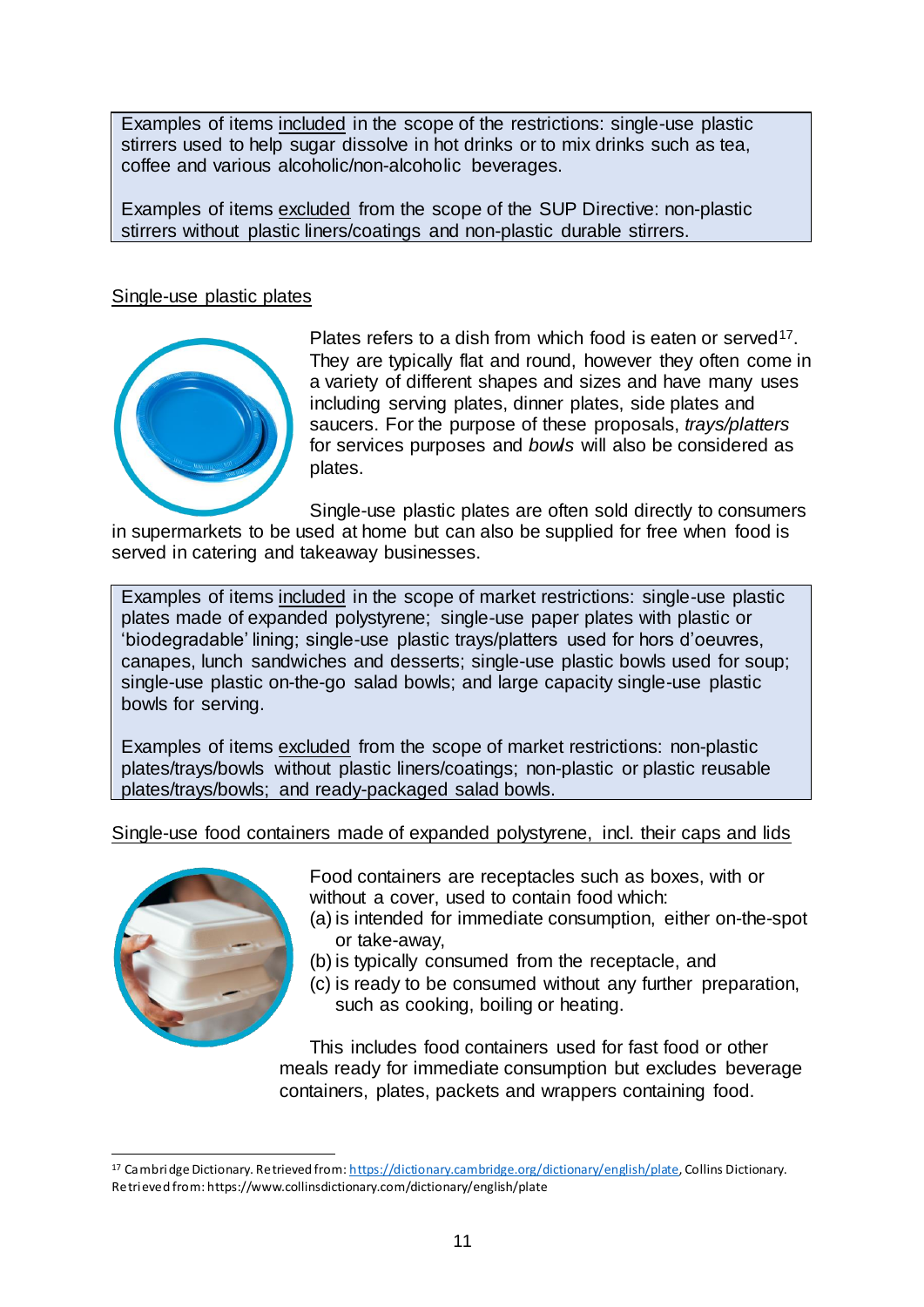Market restrictions will only apply to food containers (including their caps and lids) made of expanded polystyrene (EPS) and extruded polystyrene (XPS) which is considered a subset of EPS.

EPS/XPS food containers are mainly supplied to consumers at takeaway businesses (high street vendors and street food vendors such as burger/chip shops and kebab shops). Some are used by the hospitality sector in hotels, pubs and restaurants.

Single-use cups and other beverage containers made of expanded polystyrene, incl. their covers, caps and lids

For the purpose of the SUP Directive, beverage containers are receptacles, with a capacity of up to three litres, used to contain liquid, such as beverage bottles or composite beverage packaging including their caps and lids, but not:

- (a) glass or metal beverage containers that have caps and lids made of plastic,
- (b) beverage containers intended and used for food for special medical purposes, that is in liquid form.

No beverage containers made of expanded polystyrene other than cups for beverages have been identified.



Cups for beverages are open usually bowl-shaped drinking vessels, with or without a cover or a lid, sold empty or containing beverages. Cups are mainly supplied for free to consumers when served a drink in catering and takeaway businesses, of which most are coffee shops/cafes. They are also sold in supermarkets to be used at home. These cups are most often utilised for hot drinks given the polystyrene's insulation properties.

Market restrictions will only apply to cups for beverages (including their covers and lids) that are made of expanded polystyrene (EPS) and extruded polystyrene (XPS) which is considered a subset of EPS.

#### Products made from oxo-degradable plastics



 $\overline{a}$ 

Oxo-degradable plastic refers to plastic materials that include additives which, through oxidation, lead to the disintegration of the plastic material into micro-fragments or to chemical decomposition.

Although presented and marketed as biodegradable, a significant body of evidence suggests that, in reality, oxodegradable plastics simply break down into small fragments. These contribute to harmful microplastic pollution<sup>18</sup> and

negatively affect the recycling of conventional plastic.

<sup>18</sup> https://publications.europa.eu/en/publication-detail/-/publication/bb3ec82e-9a9f-11e6-9bca-01aa75ed71a1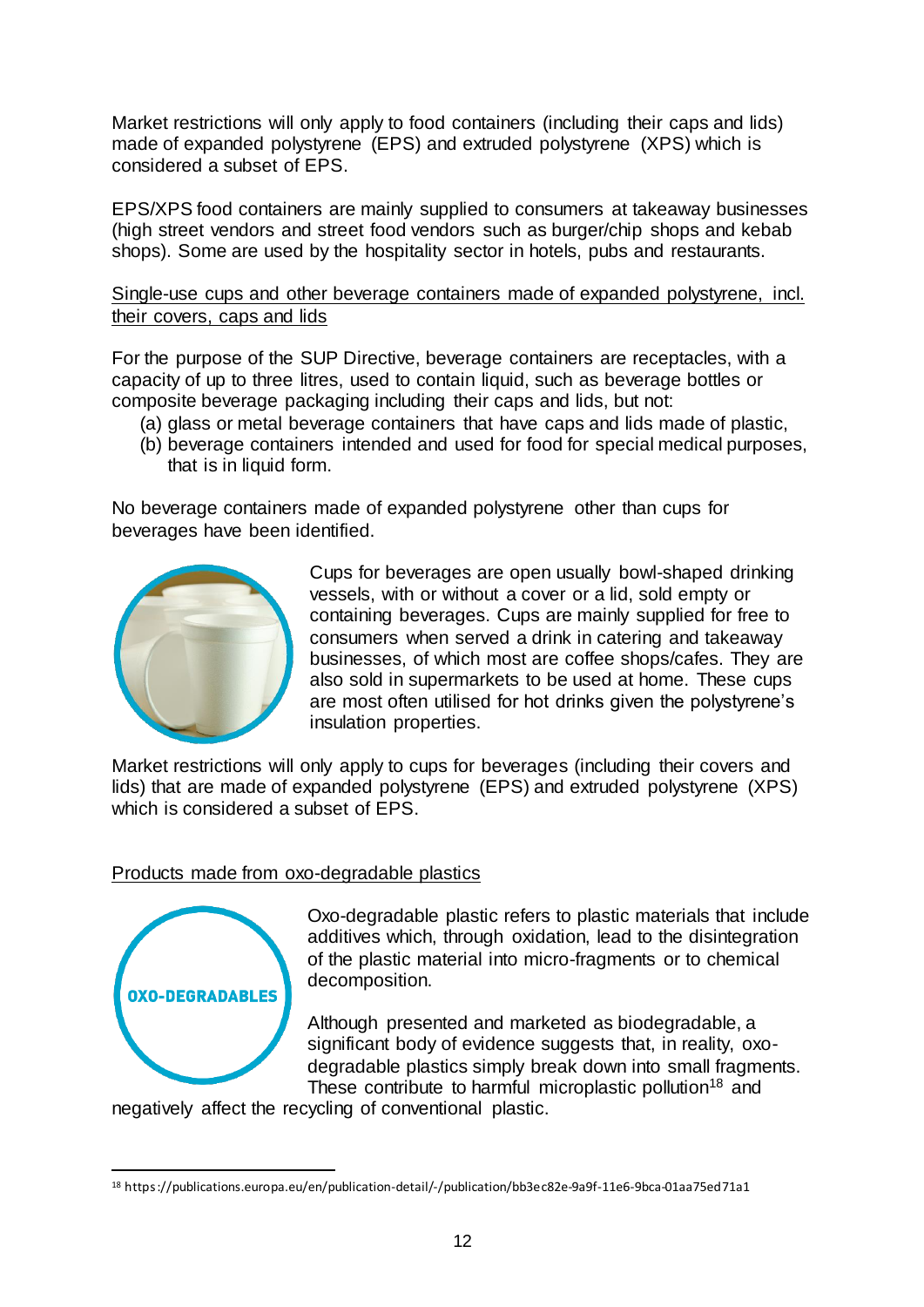For that reason, as well as the difficulty for the consumer to identify the material, stakeholders, including plastic packaging producers and waste managers, broadly agree that such products no longer have a place in the market<sup>19</sup>.

Examples of items included in the scope of market restrictions: all products made of oxo-degradable plastic (not only single-use items) such as carrier bags, agricultural mulch films, plastic bottles<sup>20</sup>, blister packaging, labels and caps.

<sup>19</sup> Moving away from single use: guide for national decision makers to implement the single-use plastics directive - Rethink Plastic alliance and [Break Free From Plastic](https://www.breakfreefromplastic.org/) - [https://rethinkplasticalliance.eu/wp](https://rethinkplasticalliance.eu/wp-content/uploads/2019/10/2019_10_10_rpa_bffp_sup_guide.pdf)[content/uploads/2019/10/2019\\_10\\_10\\_rpa\\_bffp\\_sup\\_guide.pdf](https://rethinkplasticalliance.eu/wp-content/uploads/2019/10/2019_10_10_rpa_bffp_sup_guide.pdf)

<sup>20</sup> https://gov.wales/reducing-single-use-plastic-wales

 $\overline{a}$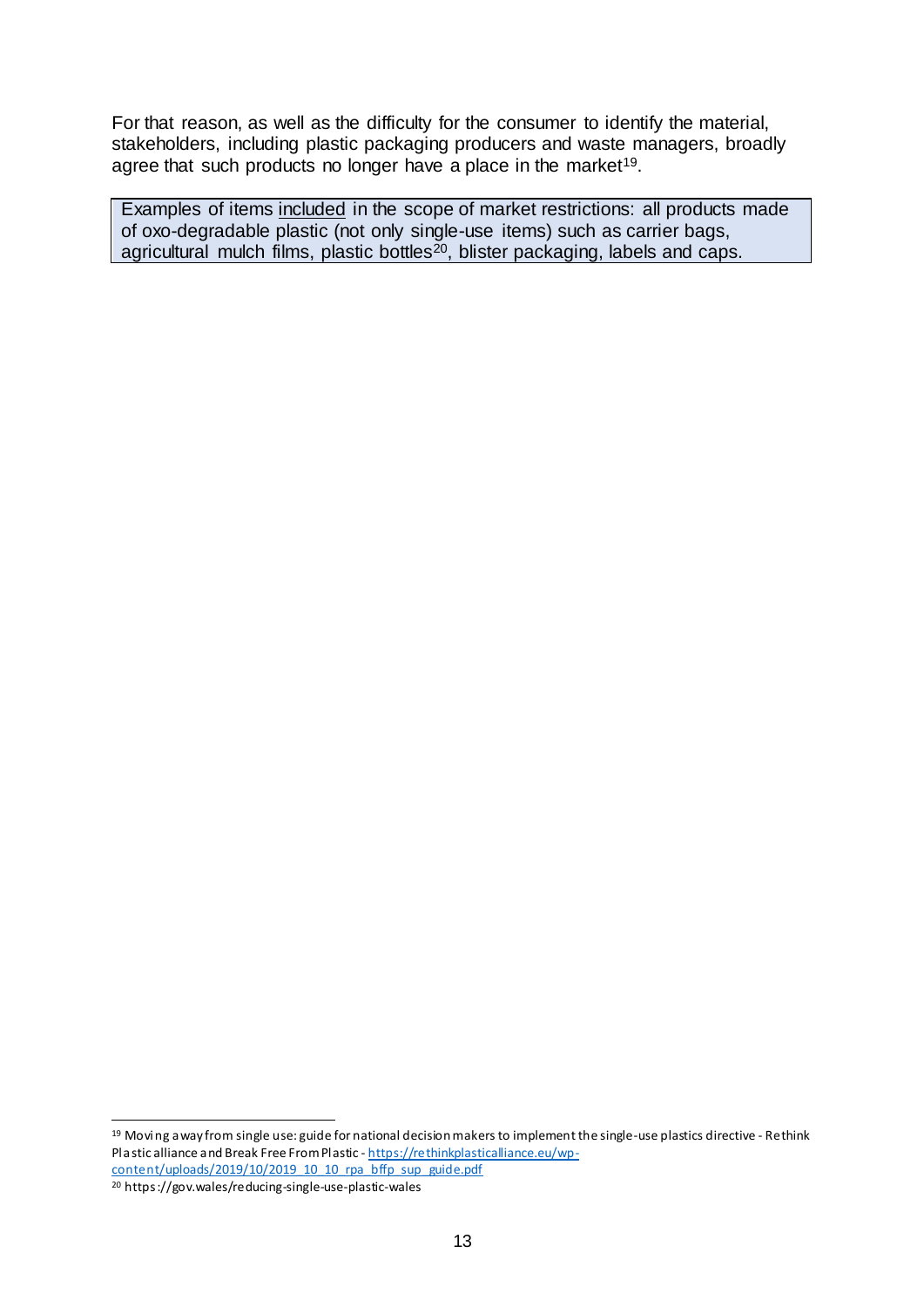## **Questions**

#### **Question 1(a):**

Do you support the proposal to introduce a restriction on the supply by businesses in a commercial capacity in Scotland on each of the single-use plastic items listed and all oxo-degradable products?

|                                                                | Yes | Nο |
|----------------------------------------------------------------|-----|----|
| Single-use plastic cutlery (forks, knives, spoons, chopsticks) |     |    |
| Single-use plastic plates (plates, trays/platters, bowls)      |     |    |
| Single-use plastic straws                                      |     |    |
| Single-use plastic beverage stirrers                           |     |    |
| Single-use plastic balloon sticks                              |     |    |
| Single-use food containers made of expanded polystyrene        |     |    |
| Single-use cups and other beverage containers made of expanded |     |    |
| polystyrene, including their covers, caps and lids             |     |    |
| All oxo-degradable products                                    |     |    |
|                                                                |     |    |

#### **Question 1(b):**

Please give reasons and where possible provide evidence to support the view expressed in response to Question 1(a).

#### **Question 1(c):**

Do you support the introduction of a restriction on the supply in a non-commercial capacity (rather than only in the course of commercial activity) of the specified single-use plastic and oxo-degradable items?

- (Yes/No)
- Please give reasons.

#### **Question 1(d):**

Do you support the introduction of a restriction on the manufacturing of the specified single-use plastic and oxo-degradable items, excluding those for which exemptions will be introduced?

- (Yes/No)
- Please give reasons.

#### **Question 2:**

To your knowledge, are any of the oxo-degradable products identified in this document present on the Scottish market? Are there any additional oxodegradable products available on the Scottish market that we have not identified? Please provide evidence to support your answer.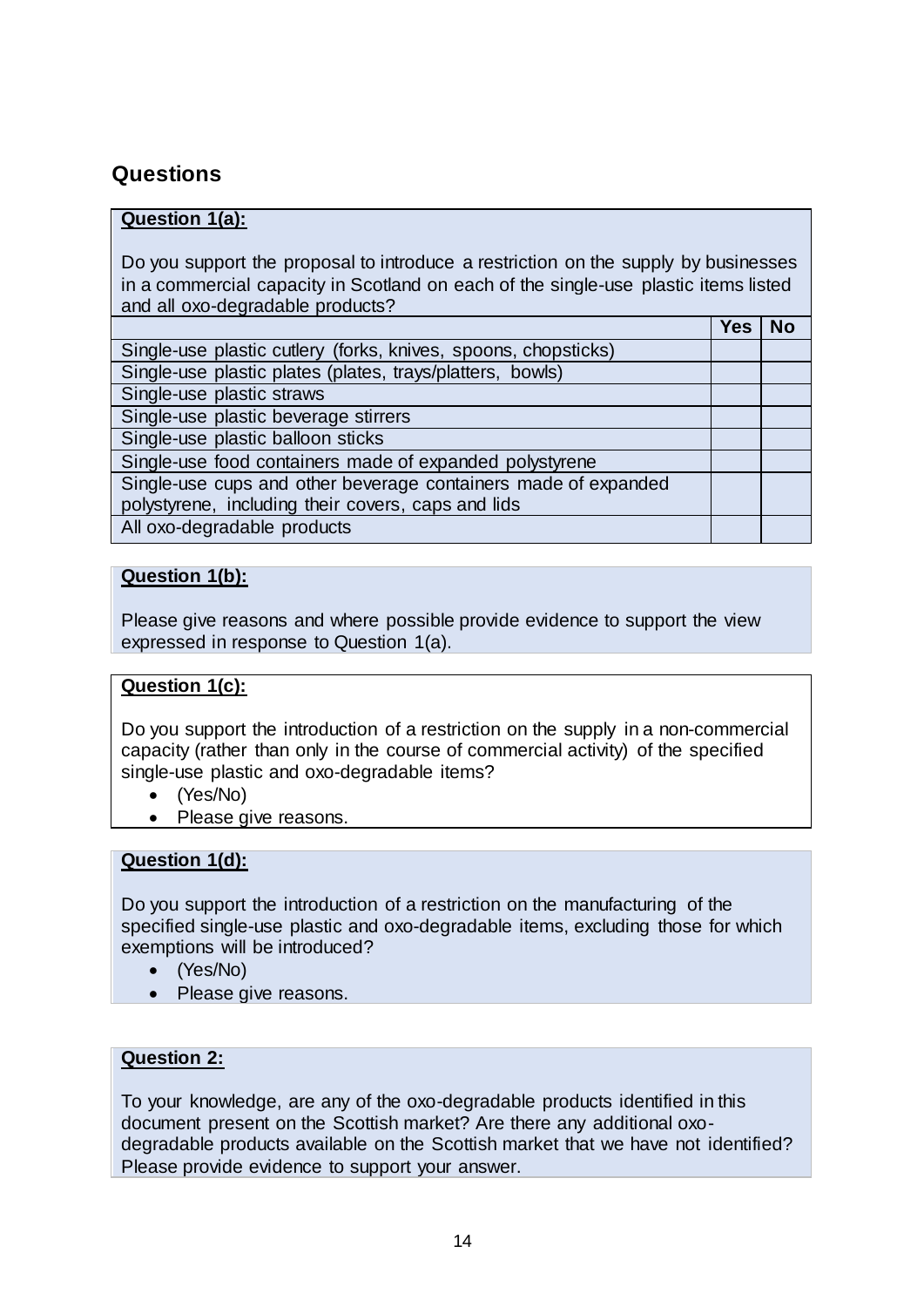#### **Question 3:**

The SUP Directive includes limited exemptions for single-use plastic straws and balloon sticks. Are there other exemptions we should consider in relation to the market restrictions being proposed?

- (Yes/No)
- Please give reasons.

#### **Question 4:**

How can we make sure disabled people have access to plastic straws if they require them for medical reasons or to support independent living, whilst at the same time restricting wider access for environmental purposes in a way that fulfils the SUP Directive requirements?

#### **Question 5:**

This consultation highlights other items that the Scottish Government intends to consider market restrictions for in future (plastic wet wipes, plastic tampon applicators and those other products contained in the UK Plastics Pact's list of items to be eliminated by end of 2020 which are not currently subject to existing or proposed market restrictions). Would you support the consideration of market restrictions on these items or any other items we haven't listed? Please provide reasons and evidence where possible.

#### **Question 6:**

Taking into account the accompanying Impact Assessments, can you identify any environmental, economic or social impacts we have not identified when developing the proposals contained in this consultation?

- Yes/No
- Please give reasons.

#### **Question 7:**

Do you believe the COVID-19 pandemic has resulted in changes to the market or wider economy that are not fully accounted for through this consultation?

- Yes/No
- Please give reasons.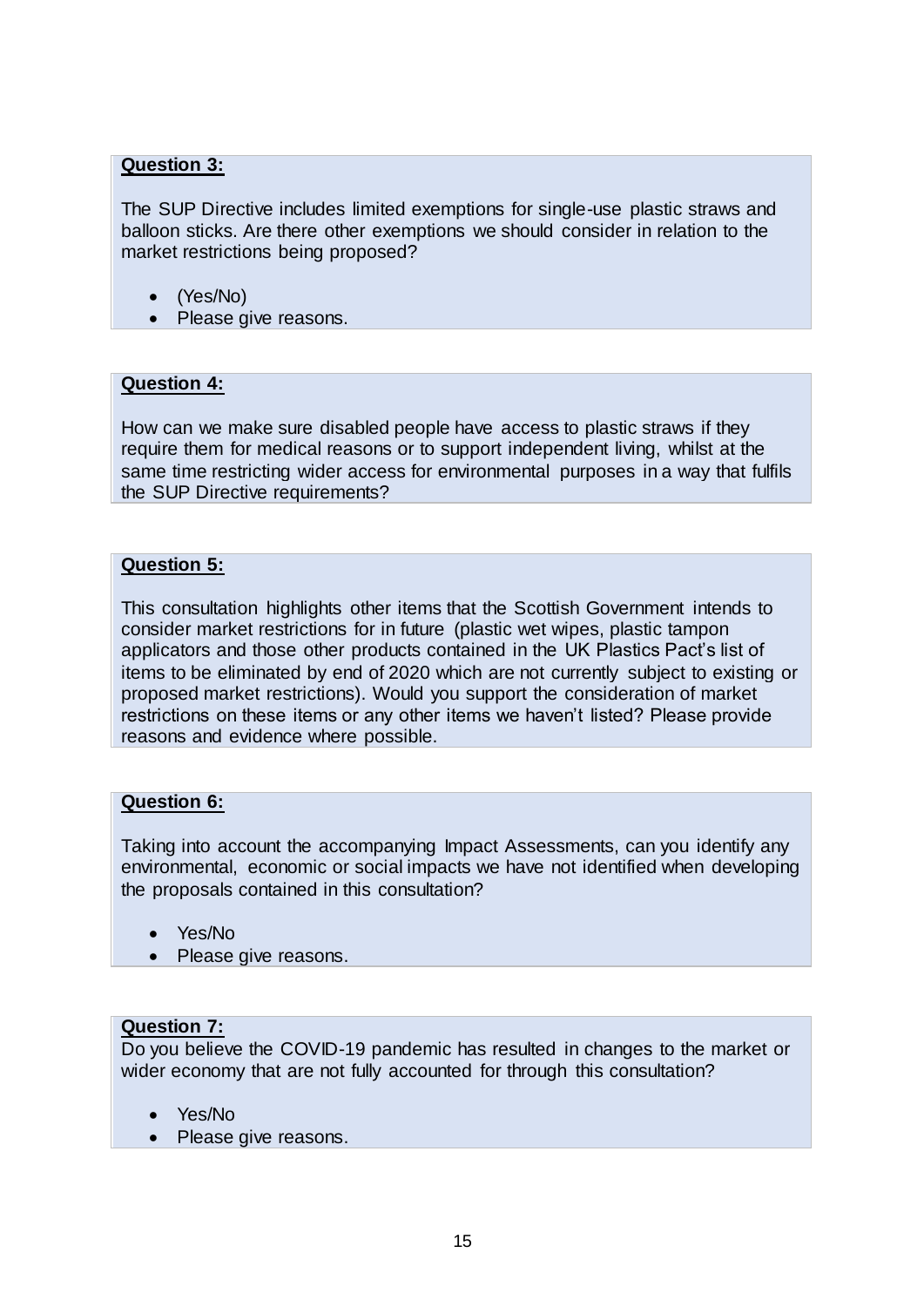## **Question 8:**

Do you have any other comments that you would like to make, relevant to the subject of this consultation, that you have not covered in your answers to other questions?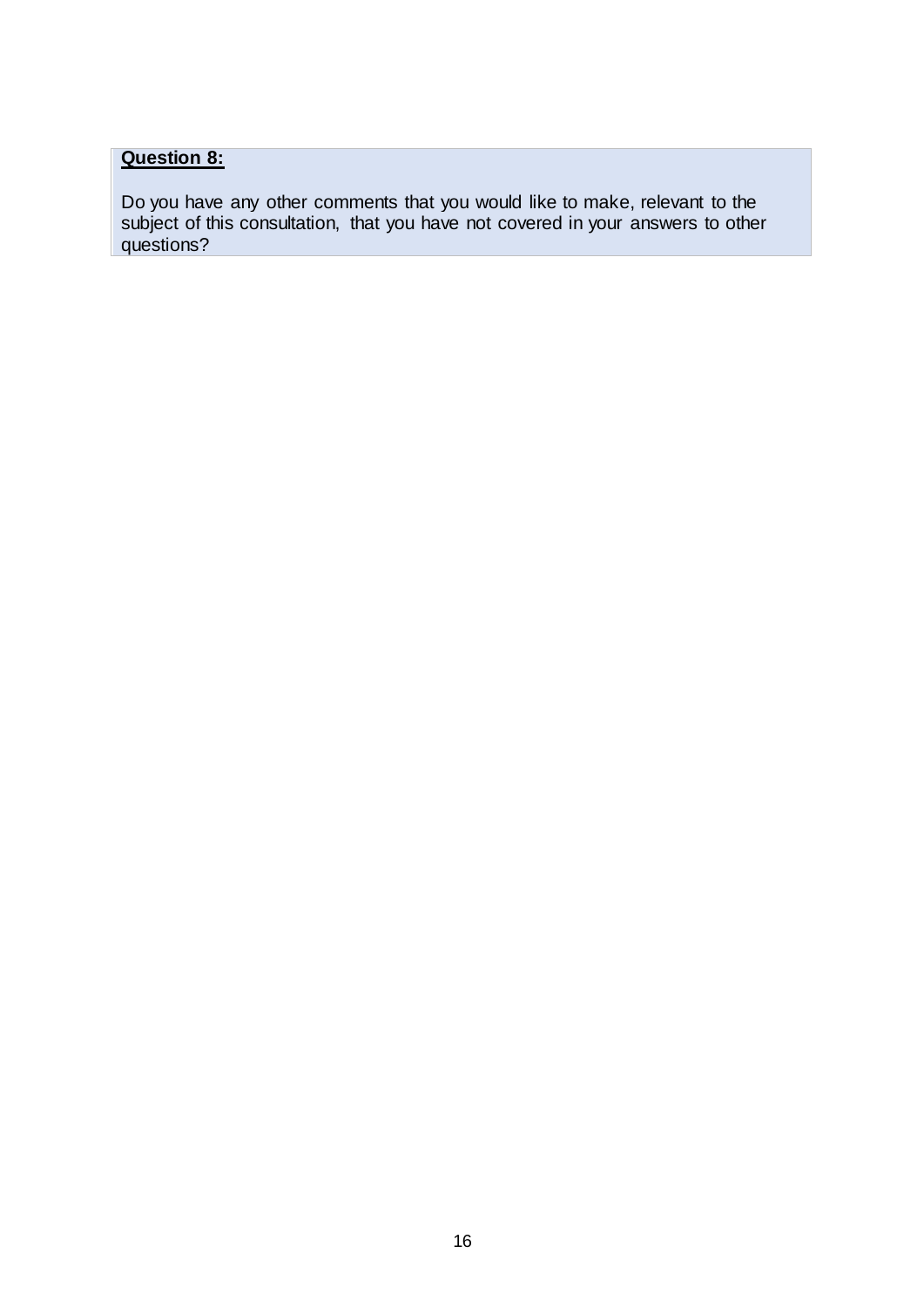## **ANNEX A**

## **Implementing the Remaining Articles of the SUP Directive**

In addition to restricting items placed on the market where alternatives are readily available, the SUP Directive introduces a range of other measures that contribute towards making a more circular lifecycle for plastics which has re-use, repair and recycling at its core. We fully support these ambitions and intend to build upon them, not only tackling single-use plastics but reducing single-use consumption as a whole. The work of the Expert Panel on Environmental Charging and Other Measures (EPECOM) has laid the foundations for our future approach and complements the initial requirements of the SUP Directive and its overall direction.

Achieving this shift will require collaboration and coordination across the value chain including amongst those designing, procuring and ultimately using these items. We also recognise that any alternative approach to single-use must not disproportionately impact any individual groups or individuals in Scottish society. Engaging with stakeholders as policy develops is critical to ensure views are heard and solutions developed which fulfil our commitments whilst balancing the needs of individuals and business.

The Scottish Government is committed to implementing the SUP Directive. The requirements of the other Articles are set out below together with existing actions and next steps that will help create a more circular plastics economy in Scotland.

#### **Consumption reduction – Article 4**

 $\overline{a}$ 

To achieve an ambitious and sustained reduction in the consumption of beverage cups and on-the-go food containers by 2026. This reduction should be measurable, quantitative and based on 2022 consumption levels.

The Scottish Government's ambition on single-use disposable beverage cups is to have a sustainable model of consumption by 2025, which includes the majority of beverages in Scotland being sold in reusable cups<sup>21</sup>.

Following the work of EPECOM, the Scottish Government has already consulted<sup>22</sup> on the introduction of charges for the provision of items, such as single-use disposable items, that are harmful to the environment and that can be replaced with sustainable alternatives. We intend to initially prioritise the introduction of charges for single-use beverage cups and will establish a working group in 2021 to support the design of the charge, including arrangements for monitoring its effectiveness.

In light of feedback from the previous consultation, we will also consider how best to reduce consumption of on-the-go food containers in due course.

<sup>21</sup> [https://www.gov.scot/publications/report-expert-panel-environmental-charging-measures-recommendations-single](https://www.gov.scot/publications/report-expert-panel-environmental-charging-measures-recommendations-single-use-disposable-beverage-cups-scottish-government-response/)[use-disposable-beverage-cups-scottish-government-response/](https://www.gov.scot/publications/report-expert-panel-environmental-charging-measures-recommendations-single-use-disposable-beverage-cups-scottish-government-response/)

<sup>22</sup> <https://consult.gov.scot/environment-forestry/circular-economy-proposals-for-legislation/>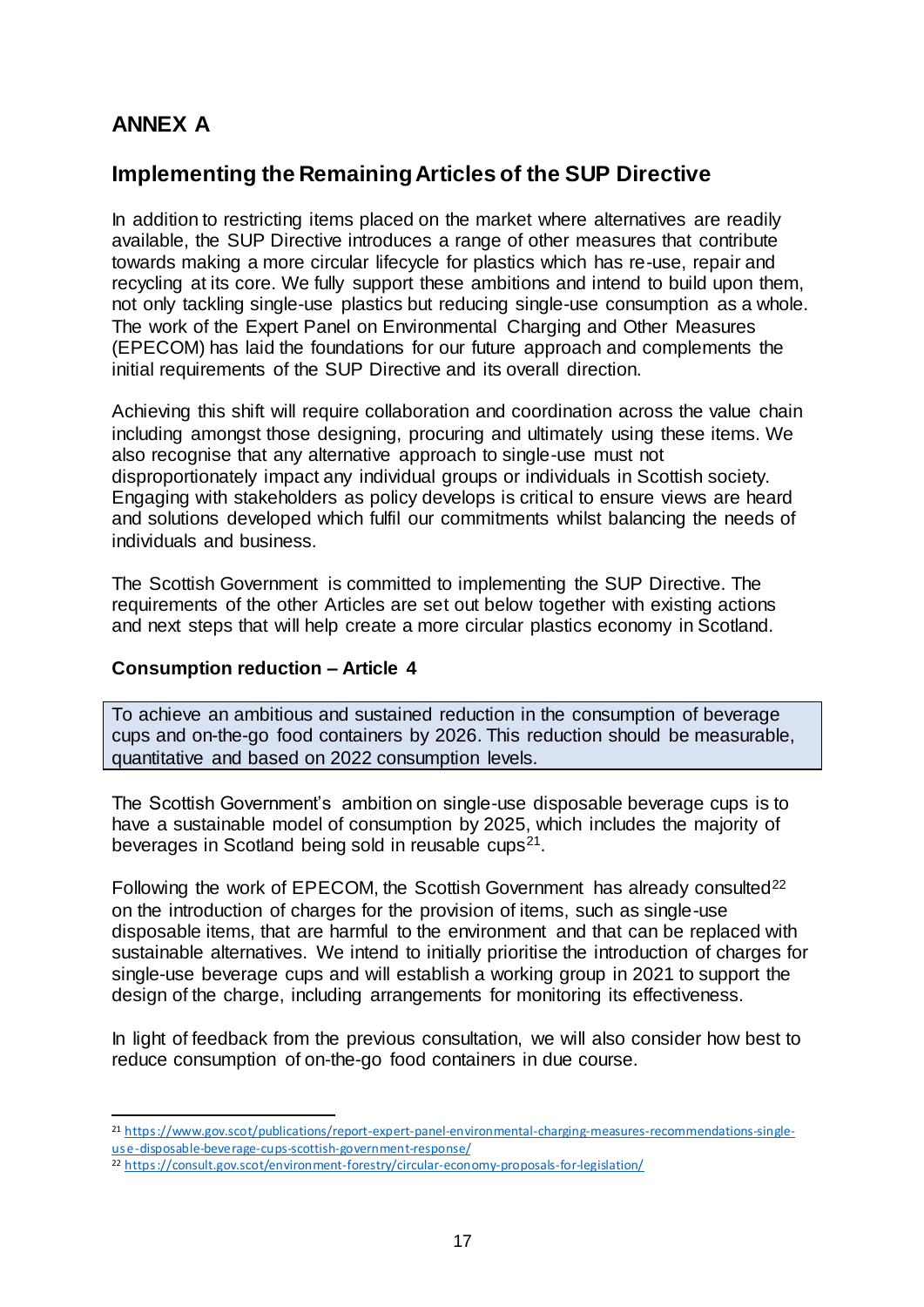The Expert Panel concluded that no one measure alone will be effective and so our approach to reducing single-use disposable cups must take the form of a joined-up response across government, business, communities and individuals. As indicated in the Panel's report<sup>23</sup>, should a charge alone be insufficient to reduce consumption, the practicalities and viability of other measures will be given further consideration to see if they will drive the changes we wish to see.

#### **Product design requirements – Article 6**

By 2024 to ensure that plastic caps and lids remain attached to plastic beverage containers, such as bottles, when product is disposed of.

The Scottish Government continues to consider how best to implement this requirement and will progress discussions, including with the other UK administrations, in the coming months regarding our plans.

Any further action Ministers take will build on the work already underway in Scotland to implement a deposit return scheme for single-use drinks containers. In countries where similar DRS schemes are well established, estimates show at least 90% of collected bottles are returned with their caps<sup>24</sup>. We therefore believe that when Scotland's DRS scheme is introduced in July 2022, a similar pattern would be seen for the caps of PET bottles in Scotland.

PET beverage bottles to contain at least 25% recycled plastic by 2025; and all beverage bottles to contain at least 30% recycled plastic from 2030.

The UK Government has recently concluded a consultation on a UK-wide tax on plastic packaging with less than 30% recycled content. The aim of the tax is to provide a clear economic incentive for businesses to use recycled material in the production of plastic packaging. This may in turn create greater demand for this material, stimulating increased levels of recycling and collection of plastic waste, diverting it away from landfill or incineration.

This tax would apply to all plastic packaging that does not contain at least 30% recycled plastic. It is intended the tax would take effect from 2022. Further details of the proposed tax can be found on the UK Government website<sup>25</sup>.

As a UK Plastics Pact member, we have committed to achieving an average recycled content target of 50% for PET bottles by the end of 2025<sup>26</sup>. This commitment provides the Scottish Government with confidence that industry and other members are prepared to achieve, and indeed exceed, the requirements of the SUP Directive. We welcome and support this target for recycled content.

l

<sup>23</sup> [https://www.gov.scot/publications/report-expert-panel-environmental-charging-measures-epecom-recommendations](https://www.gov.scot/publications/report-expert-panel-environmental-charging-measures-epecom-recommendations-single-use-disposable-beverage-cups-july-2019/pages/4/)[single-use-disposable-beverage-cups-july-2019/pages/4/](https://www.gov.scot/publications/report-expert-panel-environmental-charging-measures-epecom-recommendations-single-use-disposable-beverage-cups-july-2019/pages/4/)

<sup>&</sup>lt;sup>24</sup> [https://corporateeurope.org/sites/default/files/letter\\_on\\_tethered\\_cap-alternative\\_solution\\_council.pdf](https://corporateeurope.org/sites/default/files/letter_on_tethered_cap-alternative_solution_council.pdf)

<sup>25</sup> <https://www.gov.uk/government/publications/introduction-of-plastic-packaging-tax/plastic-packaging-tax>

<sup>26</sup> <https://www.wrap.org.uk/sites/files/wrap/The-UK-Plastics-Pact-Roadmap-v3.pdf>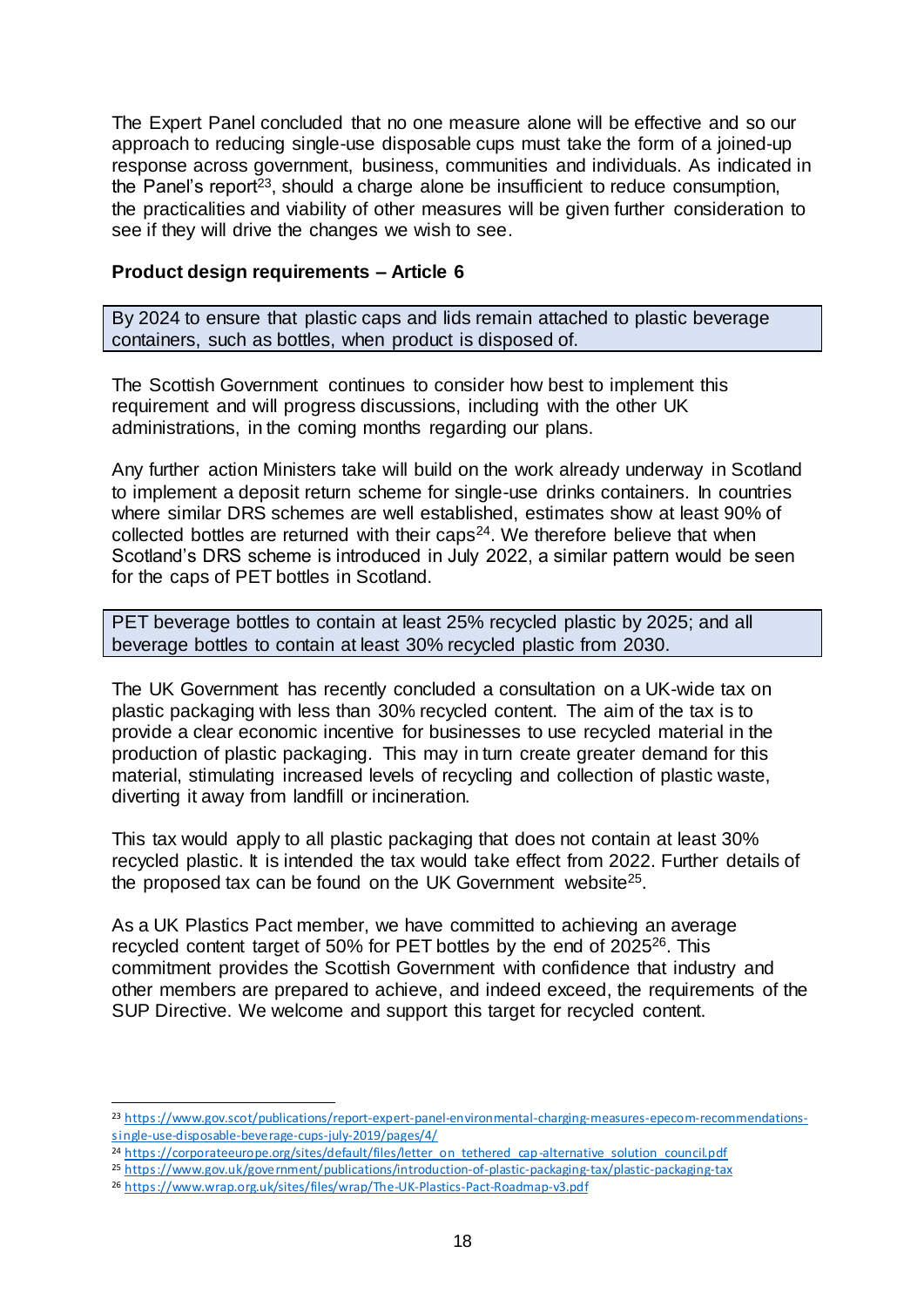#### **Marking requirements – Article 7**

Sanitary towels, tampons and tampon applicators, wet wipes, tobacco products with filters and cups for beverages that contain plastic to have conspicuous, clear and indelible marking on the packaging or product itself to inform customers of appropriate waste management options or disposal methods that should be avoided; and the presence of plastics in the product and the negative impact littering or inappropriate disposal can have on the environment.

The Scottish Government continues to consider how best to implement this requirement and will progress discussions, including with the other UK administrations, in the coming months regarding our plans

In considering this issue, we are mindful of the potential role that extended producer responsibility schemes can play in achieving at least some of the outcomes sought under Article 7 of the Directive. As an example, we anticipate that the forthcoming extended producer responsibility scheme for packaging will require producers to provide advice to consumers on the disposal of disposable beverage cups, including those made partly or wholly of plastic.

#### **Extended Producer Responsibility – Article 8**

Extended Producer Responsibility (EPR) schemes to be established for the following single-use plastic products so producers are responsible for the costs of awareness raising measures and the costs of cleaning up litter. For some products producers would also be responsible for the costs of waste collection or the costs of data gathering and reporting.

The products included are on-the-go food containers, packets and wrappers containing food for immediate consumption, beverage containers, cups for beverages, lightweight plastic carrier bags, wet wipes, balloons, tobacco products with filters and fishing gear.

The Scottish Government introduced a 5p levy on all carrier bags, including light weight plastic bags, in October 2014. This is estimated to have reduced single-use carrier bag use by 80% within a year of introduction<sup>27</sup>. To continue to motivate behaviour change and further reduce the use of single use carrier bags, we intend to increase that charge to 10p using existing secondary legislation at the earliest opportunity. The intent of this existing policy is to reduce litter, recognising that carrier bags have a disproportionate impact on wildlife, notably in the marine environment. This is aligned with the SUP Directive's overarching ambition to reduce litter.

The Scottish Government is working jointly with the UK, Welsh and Northern Irish governments to develop a new UK-wide extended producer responsibility scheme for packaging. This will make producers liable for the full cost of dealing with packaging waste while stimulating investment in collection, sorting and reprocessing. The

l <sup>27</sup> <https://www.zerowastescotland.org.uk/sites/default/files/SUCB%20Charge%20One%20Year%20On%20Report.pdf>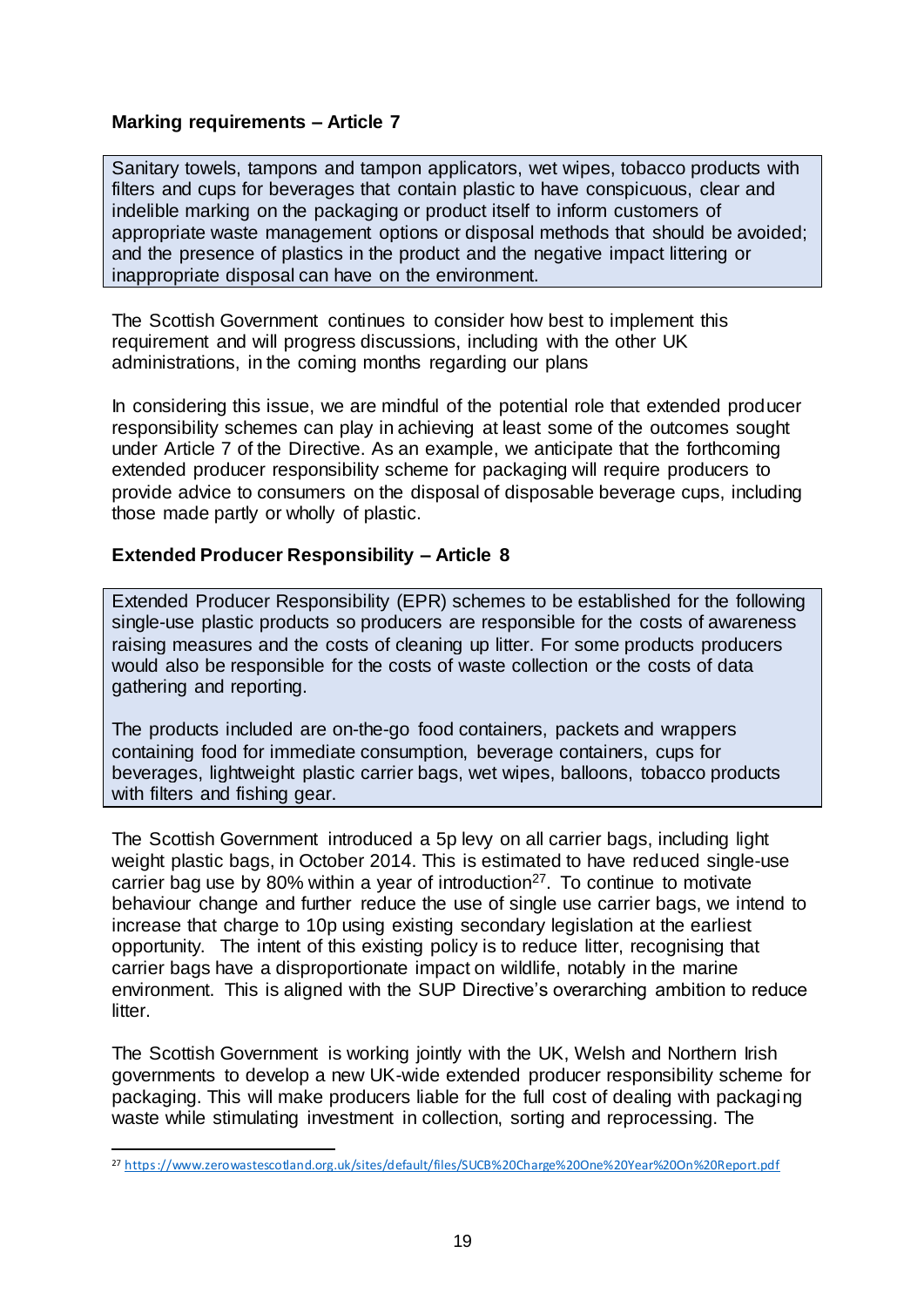existing system of producer responsibility for packaging<sup>28</sup> has been in place since 1997 and stakeholders have expressed concern about a number of elements of the system. Detailed proposals for the revised scheme will be consulted on in 2021 and would cover on-the-go food containers, packets and wrappers, beverage containers and cups for beverages.

In our Circular Economy Strategy, Making Things Last, the Scottish Government identified Extended Producer Responsibility as a policy intervention which could drive innovation and greater circularity for certain products, by influencing product design as well as increasing reuse and recycling.

Greater circularity will deliver on the Scottish Government's commitments to lead in addressing the global environmental crises we all face, including marine plastic pollution but also climate change and biodiversity loss. In developing new Extended Producer Responsibility requirements, we will consider product impacts holistically and work with producers to launch schemes which promote products that support a more circular economy.

The Scottish Government recognises that our fishing fleets currently have limited choices for end of life gear disposal. EPR could support improvements in waste management for both fishing and aquaculture gear, growing our circular economy. We have therefore started work to better understand gear volumes, supply chains and current disposal options with a view to developing potential EPR scheme design options with industry.

#### **Separate collection of beverage bottles – Article 9**

77% of plastic beverage bottles (up to 3 litres) including their caps and lids to be collected separately by 2025, with 90% collected separately by 2029.

A deposit return scheme for drinks containers, including PET plastic bottles will be available across Scotland from 1 July 2022. The scheme has a legislative requirement for producers to collect a minimum of 90% of in-scope containers by the third full year of operation. All drinks bottles and cans that come in PET plastic, metal or glass, from 50ml to three litres will be included in the scheme.

Other plastic bottles, such as HDPE, and other drinks containers, such as cartons are not currently included within the DRS scheme. These will however be subject to the revised EPR scheme for packaging, mentioned in the section above. We would anticipate that collection and recycling rates of these items would improve as a result.

Scottish Ministers must, before 1 October 2026, carry out a review of Scotland's DRS scheme and lay a report before the Scottish Parliament. The review must, among other things, consider the materials included within the scheme. At this stage HDPE drinks bottles and drinks cartons will be considered for inclusion within the scheme. The extent to which the combination of the currently proposed DRS and

 $\overline{a}$ 

<sup>28</sup> <https://www.gov.uk/government/collections/producer-responsibility-regulations#packaging>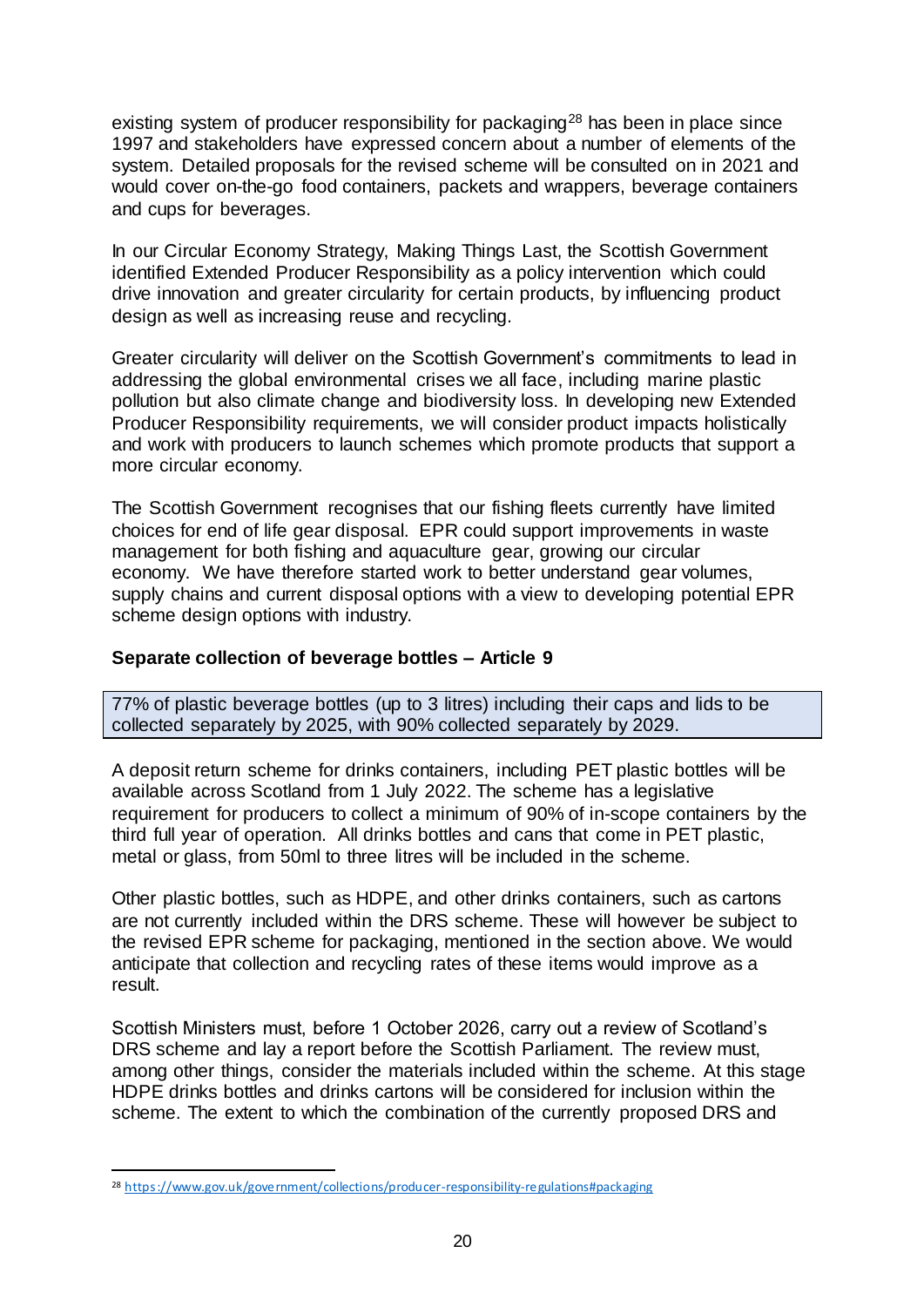EPR schemes is satisfying the requirements of the SUP Directive will inform that consideration.

The Scottish Government also recognises the need to prioritise reuse within the circular economy to ensure the goods we manufacture remain within the economy for a longer period of time. This will reduce the materials we consume and so the carbon and other environmental impacts Scotland is responsible for. We therefore propose to explore how Scotland can align with the SUP Directive's ambition to promote circular approaches that give priority to sustainable and non-toxic reusable products and reuse systems, rather than to single-use products, aiming first and foremost to reduce the quantity of waste generated.

#### **Awareness raising – Article 10**

 $\overline{a}$ 

For the items listed below, incentivise responsible consumer behaviour to reduce litter, and inform consumers about the availability of reusable alternatives, reuse systems and waste management options, the impact of littering and other inappropriate disposal on the environment and the sewer network. Items to include: on-the-go food containers, packets and wrappers intended for immediate consumption, beverage containers, cups for beverages, tobacco products with filters, wet wipes, balloons, lightweight plastic carrier bags and sanitary towels, tampons and tampon applicators.

Raising consumer awareness of the impact that plastic litter and inappropriate disposal of plastic products can have on the environment is critical. Furthermore, as leaders in the circular economy, we recognise the need to reduce demand for all single-use items, promote reusable alternatives and reuse systems, and reduce pressure on our natural resources.

However, we consider awareness campaigns to be complementary measures which are employed in conjunction with other regulatory and voluntary interventions.

Where we introduce EPR requirements for certain items, we will require identified producers to carry out sustained communications that can fulfil the requirements of this Article. Furthermore, the package of other interventions described above will provide many opportunities for the Scottish Government to raise awareness about single-use items.

While this consultation focuses on market restrictions, we also hope it will raise awareness of the wider issues of reuse, resource consumption and how we progress to a circular economy.

Designing policy to tackle single-use items is complex, with many factors to consider and trade-offs involved. Over the coming years, we will engage and listen to a wide range of stakeholders, drawing upon the principles set out by EPECOM<sup>29</sup> to develop and shape the measures identified to protect Scotland's environment and create a circular economy in a way which is fair and inclusive. We will use the opportunities presented during this process to raise awareness more broadly with consumers in Scotland.

<sup>29</sup> https://www.gov.scot/publications/ending-throwaway-culture-five-principles-tackling-single-use-items/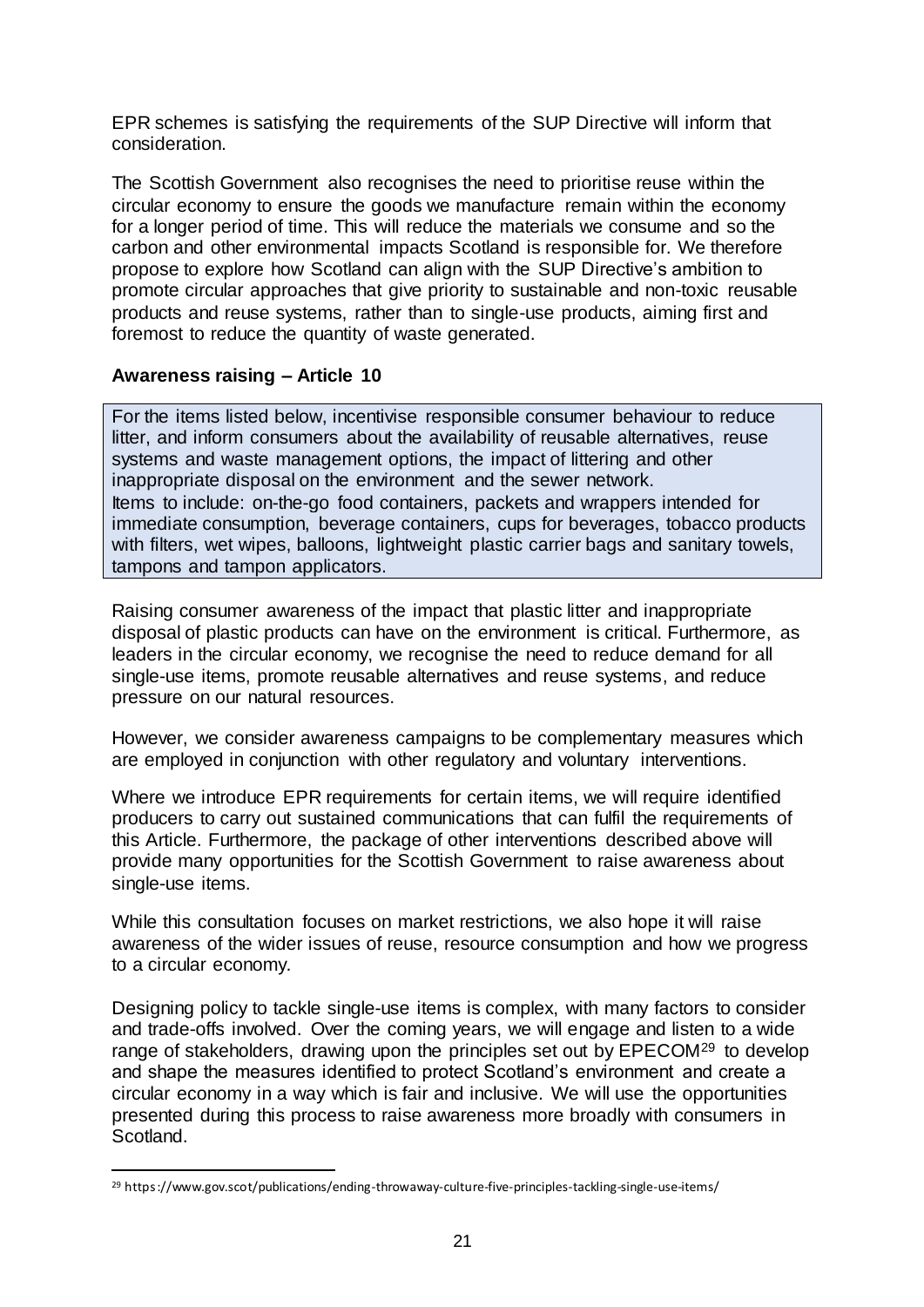#### **Reporting and reviewing – Articles 13 and 15**

The European Commission will carry out an evaluation of the SUP Directive by July 2027 based on information reported by EU member states each calendar year.

The Scottish Government recognises the value of reporting and reviewing identified by the European Commission, including the importance of understanding the effectiveness and impacts, such as material changes, of the measures proposed. We intend to track, report and review the impacts of our measures and monitor developments internationally to ensure the sharing of best practice.

A new governance body, Environmental Standards Scotland, is proposed in the Continuity Bill to replace the system of environmental governance provided by the institutions of the European Union which will be lost at the end of transition. The proposed new body will be responsible for making sure that public authorities in Scotland correctly apply environmental law, and that environmental law in Scotland is effective in protecting nature and our wellbeing.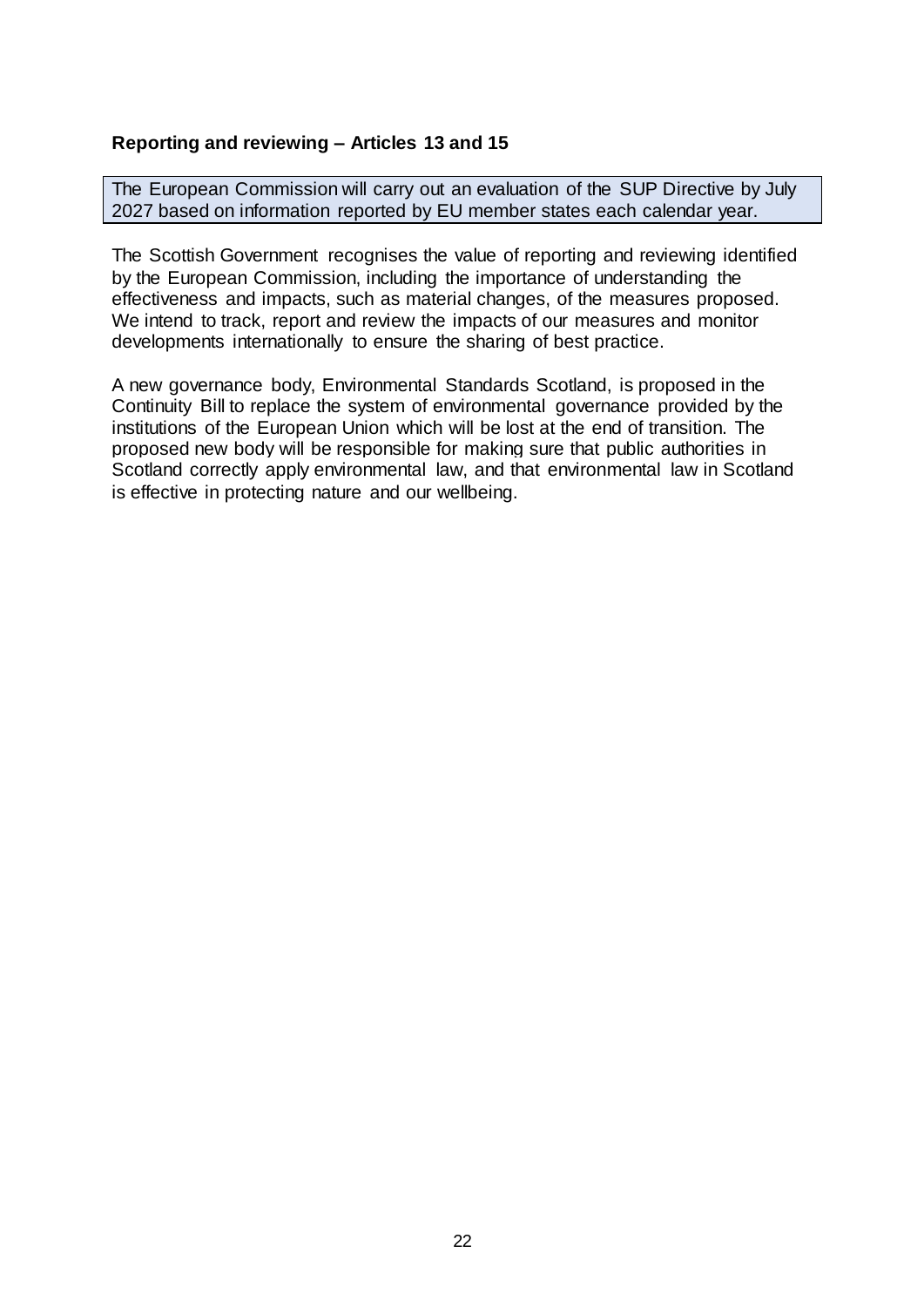## **ANNEX B**



### **Introducing Market Restrictions on Problematic Single-Use Plastic Items in Scotland**

#### **RESPONDENT INFORMATION FORM**

**Please Note** this form **must** be completed and returned with your response.

To find out how we handle your personal data, please see our privacy policy: <https://beta.gov.scot/privacy/>

Are you responding as an individual or an organisation?

 $\Box$  Individual

|  | Organisation |
|--|--------------|
|--|--------------|

Full name or organisation's name

Phone number

Address

Postcode

Email

The Scottish Government would like your permission to publish your consultation response. Please indicate your publishing preference:

- $\Box$  Publish response with name
- $\Box$  Publish response only (without name)
- $\Box$  Do not publish response

#### **Information for organisations:**

The option 'Publish response only (without name)' is available for individual respondents only. If this option is selected, the organisation name will still be published.

If you choose the option 'Do not publish response', your organisation name may still be listed as having responded to the consultation in, for example, the analysis report.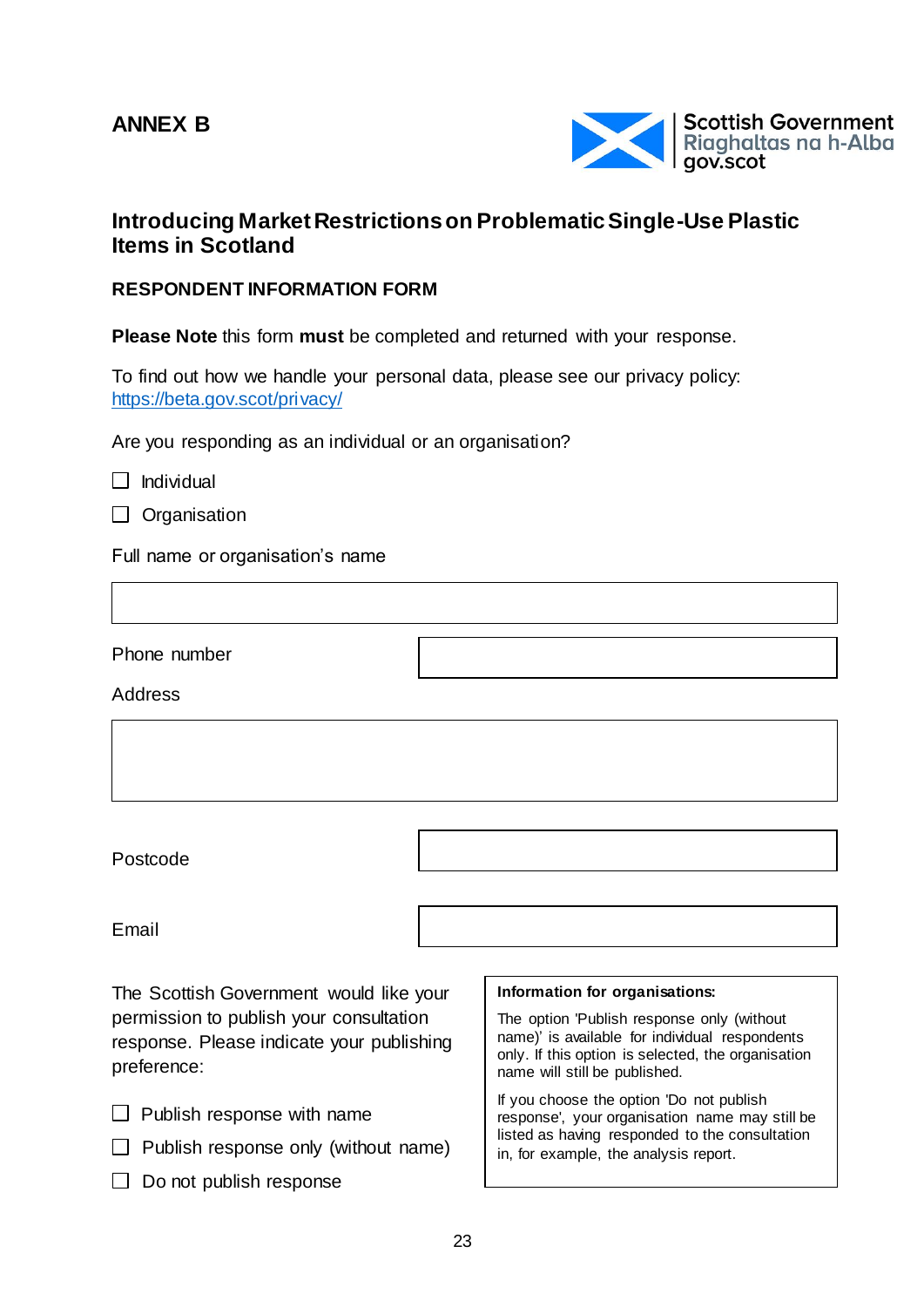We will share your response internally with other Scottish Government policy teams who may be addressing the issues you discuss. They may wish to contact you again in the future, but we require your permission to do so. Are you content for Scottish Government to contact you again in relation to this consultation exercise?

□ Yes

□ No